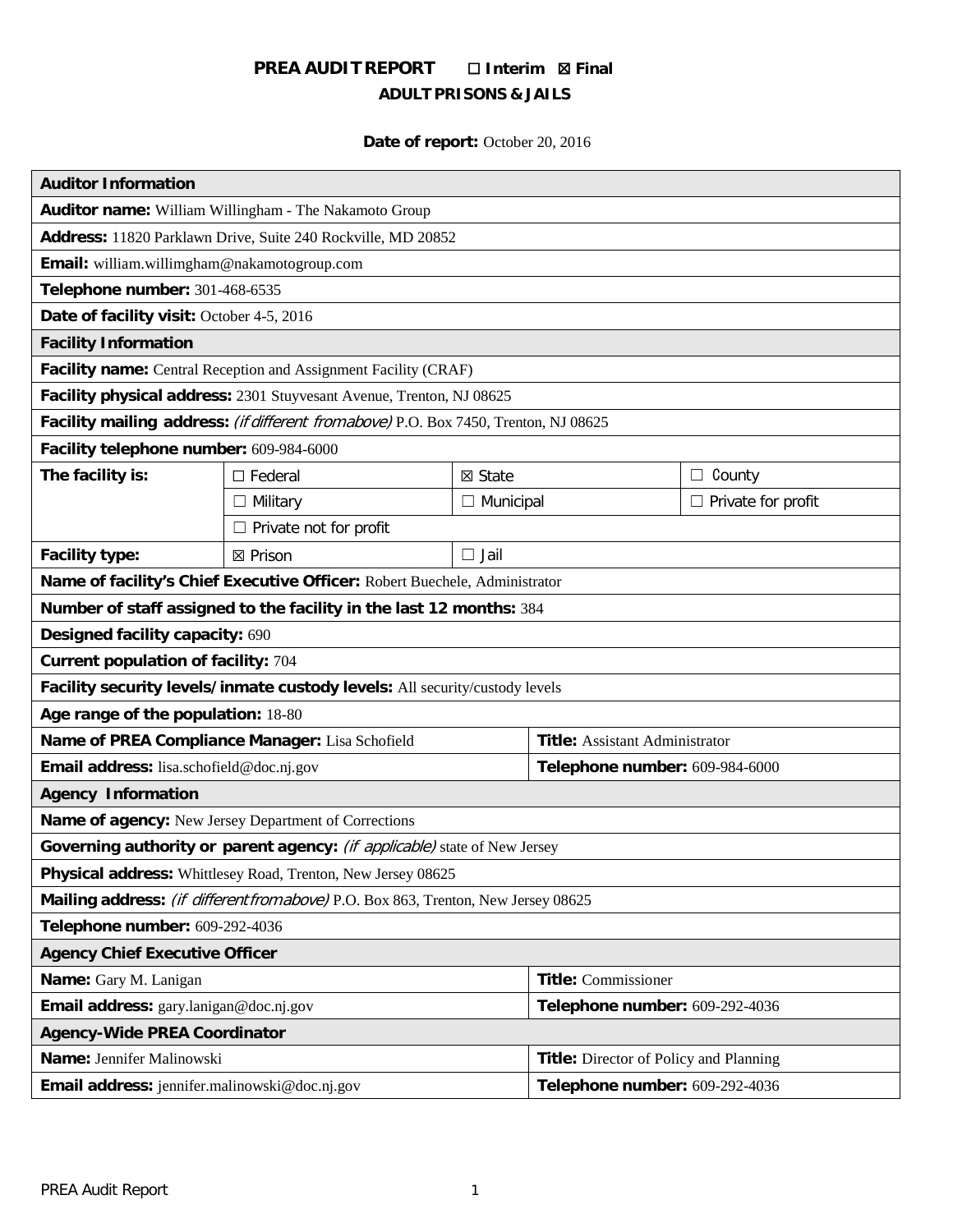#### **AUDITFINDINGS**

### **NARRATIVE**

The on-site Prison Rape Elimination Act (PREA) compliance audit of the Central Reception and Assignment Facility (CRAF), New Jersey Department of Corrections (NJDOC) was conducted on October 5-6, 2016. Prior to the audit, the facility submitted the Pre-Audit Questionnaire and provided a comprehensive supportive documentation for the responses to the questionnaire. The documentation was discussed with the facility PREA Manager before the on-site visit.

An entrance meeting was held the first day of the audit to discuss any concerns regarding the audit process and to finalize the facility tour and interview schedules. The following persons were in attendance: the Administrator, Assistant Administrator/PREA Manager, PREA Coordinator, a Management Analysis and a Lieutenant. A comprehensive tour of the facility and the adjacent minimum-security unit (Jones Farm) was completed. The tour included the facility's intake area, all housing units, the restricted housing unit, health care, recreation, food service, maintenance support, and education/ programming areas. During the tour, there were multiple video cameras with recording capabilities, PREA information postings and staffing provided a safe environment for inmates and staff. PREA signs were posted, in English and Spanish, throughout the facility that provided PREA reporting methods, the zero tolerance policy and other contact information. Audit notice postings with the PREA auditors' contact information were also located in the same areas. The auditor did not receive any letters regarding PREA during this process. Both the CRAF and Jones Farm were clean, orderly and quiet.

Seventeen randomly selected staff were interviewed which included employees from several departments to include correctional officers and supervisors from all shifts. All were aware of the agency's zero tolerance policy and knew their responsibilities to protect inmates from sexual abuse/harassment and their duties as first responders as part of a facility's coordinated response. Specialized employees were interviewed and included the Administrator, Assistant Administrator/PREA Manager, Health Services Supervisor, the PREA Coordinator, a Management Analysis, one investigator, the Volunteer Coordinator, the Social Work Supervisor, one volunteer and one contractor. All persons interviewed demonstrated an understanding of the PREA and their responsibilities under the PREA compliance program, relative to their position in the organization and employment status.

Fifteen randomly selected inmates from all housing units were interviewed. One inmate self-identified as being limited English Proficient and nine inmates had previously reported an allegation of sexual abuse. No inmates self-identified as Gay, Bi-sexual, Transgender or Intersex. The total number of inmates interviewed included several housed at Jones Farm. All inmates interviewed demonstrated a good understanding of the PREA program and the prevention, protection and reporting mechanisms and stated they felt safe at the facility. No inmates refused to be interviewed.

A review of the investigative files opened during the past 12 months alleging sexual abuse or sexual harassment was conducted. There were six allegations by inmates of inmate on inmate sexual abuse/assault. There were no forensic evidence collections by a SANE (Sexual Abuse Nurse Examiner) provider in the community. All investigations were completed promptly, thoroughly and were well documented. There were no staff on inmate or inmate on staff allegations.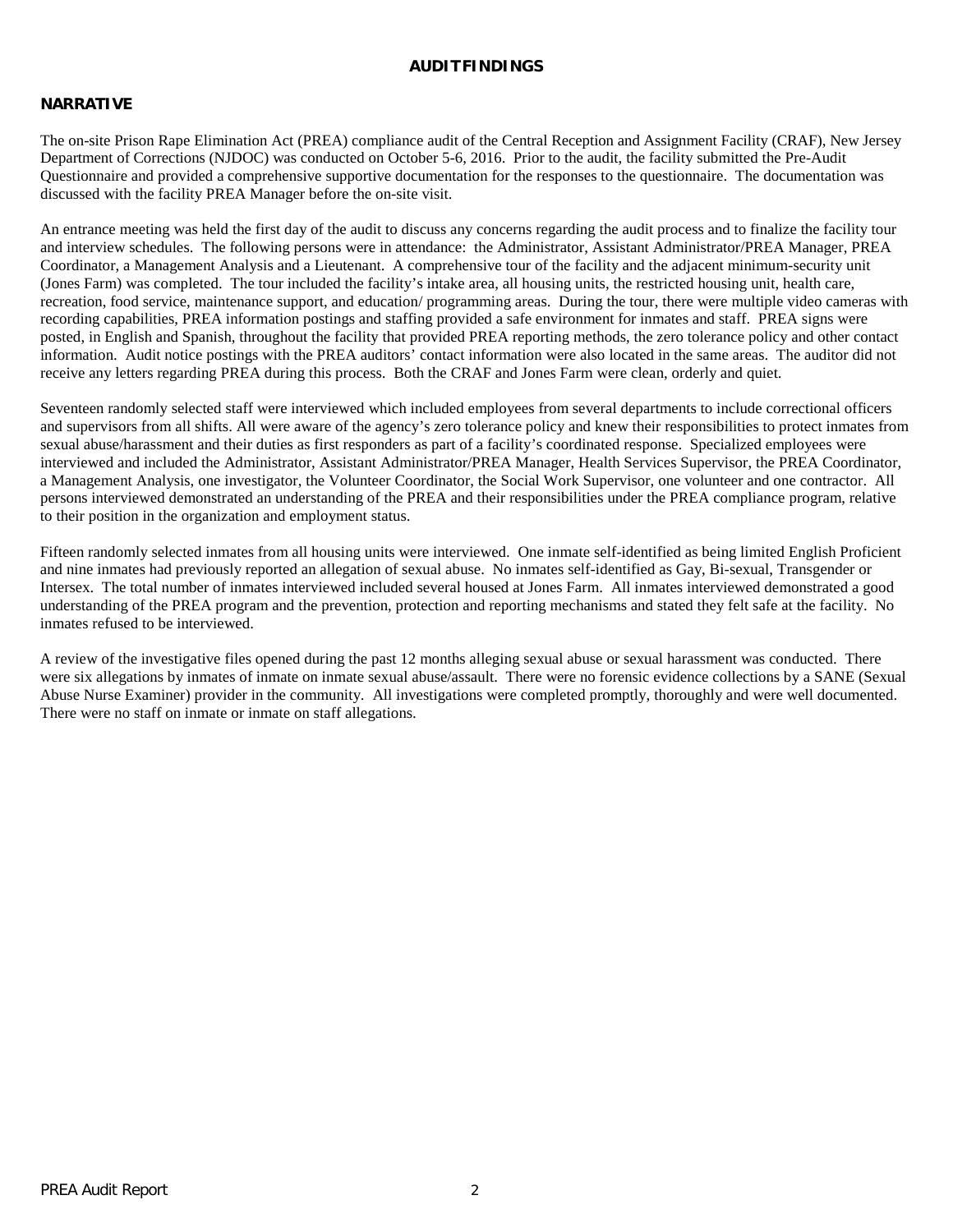# **DESCRIPTION OF FACILITY CHARACTERISTICS**

The mission of the New Jersey Department of Corrections is to protect the public by operating safe, secure and humane correctional facilities. The mission is realized through effective supervision, proper classification and appropriate treatment of offenders.

The Central Reception and Assignment Facility (CRAF) is located on the grounds of the Trenton Psychiatric Hospital, which is situated in the northwest corner of the city of Trenton, New Jersey, straddling the border with Ewing Township. The facility was constructed between the years of 1913 thru 1929, originally as part of the state hospital. The CRAF opened as a stand-alone reception facility in the fall of 1997 and serves as the NJDOC's main intake (classification) facility for adult male offenders only. The video monitoring system includes 113 cameras with recording capabilities. The CRAF is a medium/maximum security facility, which includes a minimum-security unit known as Jones Farm. Jones Farm houses non-violent, short-term inmates, who work at the CRAF or in the local community. The facility also maintains a permanent inmate population of approximately 110 inmates housed in the CADRE unit who perform a variety of jobs at the CRAF including work assignments in the cookhouse (food service), inside sanitation, canteen, legal services, the laundry and other facility support programs. The facility is responsible of providing daily intake examinations including medical, dental, educational, classification and psychological evaluations as part of the classification process. Once this process is completed, CRAF officers then transfer inmates to a facility that best suits their security, educational, medical, and psychological or other needs, usually within a few days. The CRAF also houses parole violators awaiting a revocation hearing or other disposition. Over 9,000 inmates are processed through the CRAF annually.

### **SUMMARY OF AUDIT FINDINGS**

When the on-site audit was completed, another meeting was held with the Administrator and other staff to discuss audit findings. The facility was found to be in full compliance with the PREA. One standard was also determined to be not applicable and one standard was found to exceed the standard requirements All interviews also supported compliance. The facility employees were extremely courteous, cooperative and professional. Staff morale appeared to be high and the observed staff/inmate interactions appeared to be appropriate. All areas of the facility appeared to be clean and reasonably well maintained, especially considering the age of the facility. At the conclusion of the audit, the auditor thanked the Administrator and staff for their hard work and dedication to the PREA audit process.

Number of standards exceeded: 1

Number of standards met: 41

Number of standards not met: 0

Number of standards not applicable: 1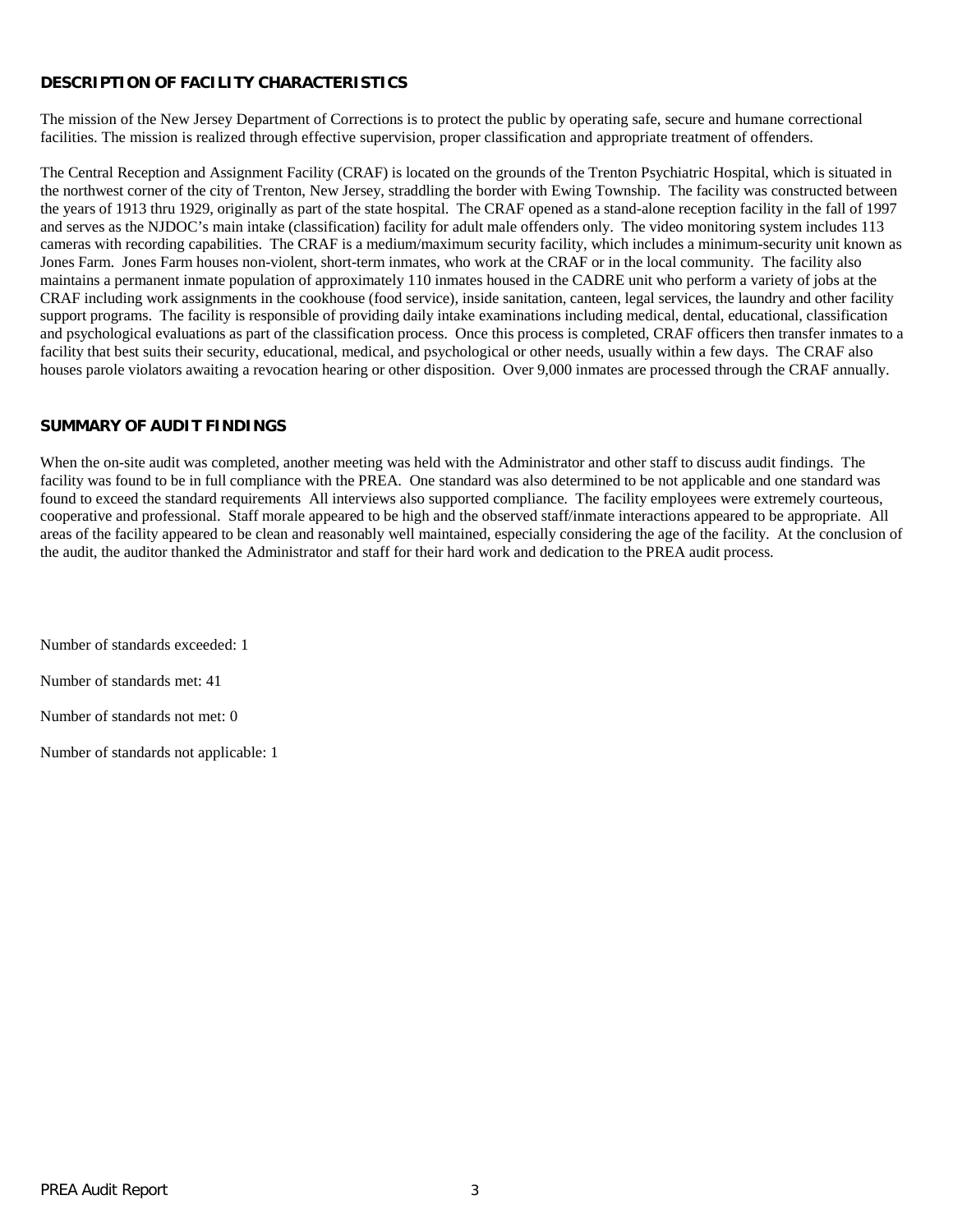### **Standard 115.11 Zero tolerance of sexual abuse and sexual harassment; PREA Coordinator**

- ☒ Exceeds Standard (substantially exceeds requirement of standard)
- ☐ Meets Standard (substantial compliance; complies in all material ways with the standard for the relevant review period)
- ☐ Does Not Meet Standard (requires corrective action)

**Auditor discussion, including the evidence relied upon in making the compliance or non-compliance determination, the auditor's analysis and reasoning, and the auditor's conclusions. This discussion must also include corrective action recommendations where the facility does not meet standard. These recommendations must be included in the Final Report, accompanied by information on specific corrective actions taken by the facility.**

NJDOC policies 001.004, 001.PSA.001 and 001.PREA.01 address the requirements identified in the standard. The agency has appointed a Director as their NJDOC PREA Coordinator. The Administrator assigned the Assistant Administrator as the institution PREA compliance manager (IPCM). The IPCM reports directly to the Administrator regarding all PREA related concerns. Interviews with the PREA Coordinator and IPCM confirmed that each has sufficient time and authority to coordinate efforts to comply with PREA standards. The agency and facility directives outline a zero tolerance policy for all forms of sexual abuse and sexual harassment. Inmates are informed verbally and by the handbook about the zero-tolerance policy and the PREA program during in-processing procedures, by viewing a video and during admission and orientation procedures. The video is in English and in Spanish and is shown several times a day on the CRAF TV channel. Inmates also receive a PREA pamphlet. All written documents are available in English and Spanish. Other interpretive services are available for inmates who do not speak or read English or Spanish. All interviews with staff, the volunteer, the contractor and inmates confirmed that each was aware of the zero-tolerance policy towards all forms of sexual abuse/harassment.

# **Standard 115.12 Contracting with other entities for the confinement of inmates**

- ☐ Exceeds Standard (substantially exceeds requirement of standard)
- $\boxtimes$  Meets Standard (substantial compliance; complies in all material ways with the standard for the relevant review period)
- ☐ Does Not Meet Standard (requires corrective action)

**Auditor discussion, including the evidence relied upon in making the compliance or non-compliance determination, the auditor's analysis and reasoning, and the auditor's conclusions. This discussion must also include corrective action recommendations where the facility does not meet standard. These recommendations must be included in the Final Report, accompanied by information on specific corrective actions taken by the facility.**

The agency meets the requirements of this standard. A review of the documentation submitted confirmed the agency requires other entities contracted for the confinement of inmates ("halfway houses" and similar programs) to adopt and comply with the PREA standards. All agency contractual agreements were modified to incorporate the language requiring all contractors to adopt and comply with PREA standards. The CRAF does not contract for the confinement of inmates.

#### **Standard 115.13 Supervision and monitoring**

- ☐ Exceeds Standard (substantially exceeds requirement of standard)
- ☒ Meets Standard (substantial compliance; complies in all material ways with the standard for the relevant review period)
- ☐ Does Not Meet Standard (requires corrective action)

**Auditor discussion, including the evidence relied upon in making the compliance or non-compliance determination, the auditor's analysis and reasoning, and the auditor's conclusions. This discussion must also include corrective action recommendations where the facility does not meet standard. These**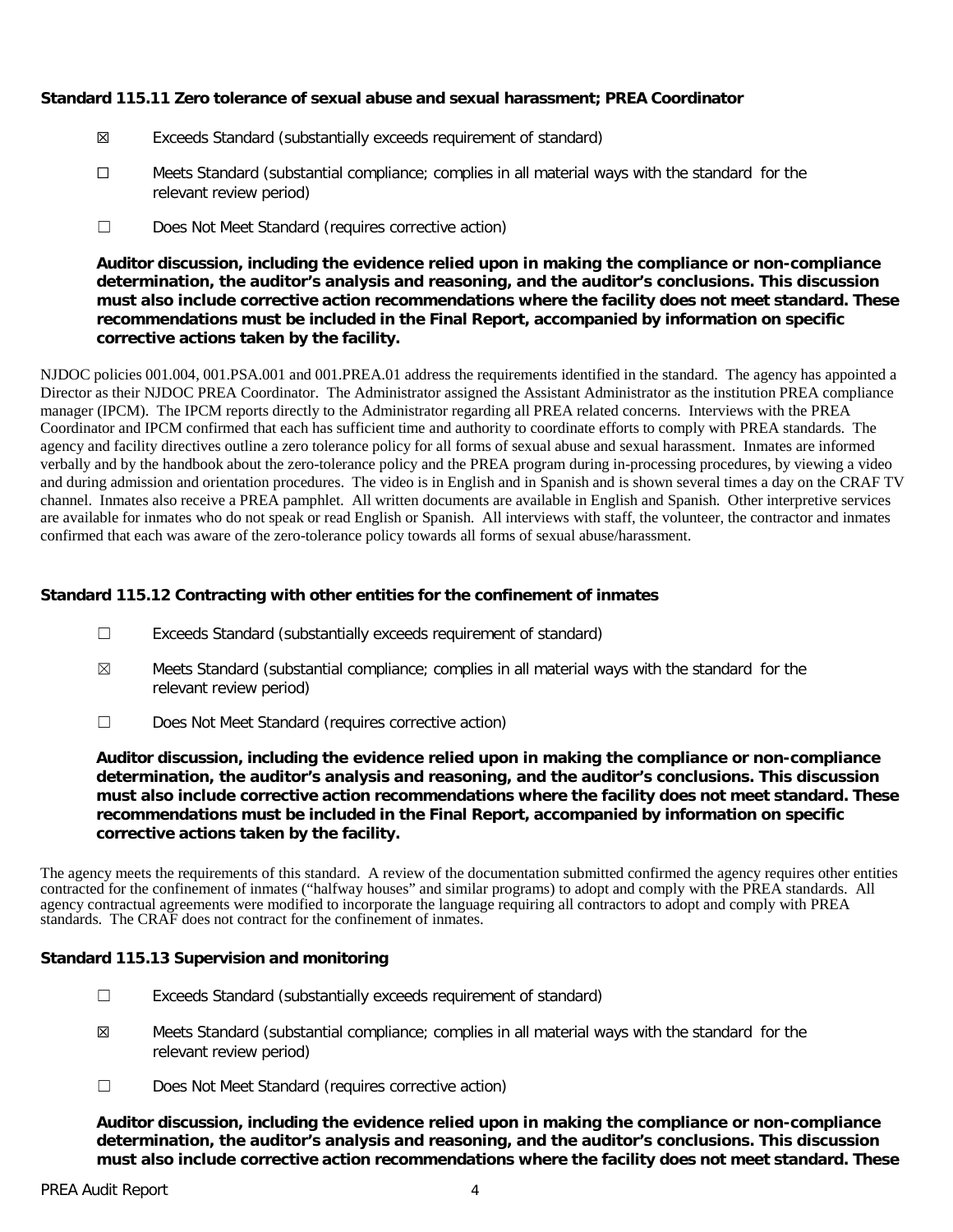### **recommendations must be included in the Final Report, accompanied by information on specific corrective actions taken by the facility.**

NJDOC policies 001.011, 001.SEA.001 and 001.012 address the requirements of the standard. A review of the staffing plan for the previous 12 months confirmed that PREA issues were considered when filling positions. Interviews with the Administrator and Assistant Administrator confirmed that the facility considers the items detailed in the standard when developing the staffing plan. The facility and the agency review the staffing plan on a regular basis. The IPCM is a member of the committee that reviews staffing and may provide input as to whether adjustments to the staffing plan may be required to meet PREA requirements. There have been no judicial findings of inadequacy, findings of inadequacy from Federal investigative agencies or findings of inadequacy from internal or external oversight bodies. All essential posts are filled each shift and no essential posts are kept open for salary savings. Overtime is used as needed. A review of the unannounced PREA rounds logs confirmed that intermediate-level or higher-level supervisors (Majors) conduct and document unannounced rounds. Staff do not alert other employees regarding unannounced rounds. Interviews with housing unit officers confirmed that unannounced rounds are conducted by administrative staff with no warning.

# **Standard 115.14 Youthful inmates**

- ☐ Exceeds Standard (substantially exceeds requirement of standard)
- ☐ Meets Standard (substantial compliance; complies in all material ways with the standard for the relevant review period)
- ☐ Does Not Meet Standard (requires corrective action)

**Auditor discussion, including the evidence relied upon in making the compliance or non-compliance determination, the auditor's analysis and reasoning, and the auditor's conclusions. This discussion must also include corrective action recommendations where the facility does not meet standard. These recommendations must be included in the Final Report, accompanied by information on specific corrective actions taken by the facility.**

Not-applicable. The facility does not house youthful inmates.

# **Standard 115.15 Limits to cross-gender viewing and searches**

- ☐ Exceeds Standard (substantially exceeds requirement of standard)
- ☒ Meets Standard (substantial compliance; complies in all material ways with the standard for the relevant review period)
- ☐ Does Not Meet Standard (requires corrective action)

**Auditor discussion, including the evidence relied upon in making the compliance or non-compliance determination, the auditor's analysis and reasoning, and the auditor's conclusions. This discussion must also include corrective action recommendations where the facility does not meet standard. These recommendations must be included in the Final Report, accompanied by information on specific corrective actions taken by the facility.**

NJDOC Basic Course for SCO-Instructional Unit 10.6 Search of Persons addresses the requirements of the standard. The facility's rated capacity exceeds 50 inmates and neither the CRAF or the Jones Farm house female inmates. Neither facility permits crossgender strip searches nor cross-gender visual body cavity searches, except in exigent circumstances or when performed by medical practitioners. There were no cross-gender visual body cavity searches conducted in either facility during the audit period. When conducted, officers are required to document all cross-gender strip searches and cross-gender visual body cavity searches. Interviews with staff confirmed that they were aware of the prohibition of "strip searches" of the inmates of the opposite sex except in exigent circumstances. Staff interviews confirmed that female officers are trained to conduct cross-gender pat searches. Interviews with the male inmates confirmed that none of them had been strip searched by female officers. Inmate interviews revealed they are not delayed or prohibited from attending regular programming due to searches. Observations of all housing units, inmates are permitted to shower, perform bodily functions and change clothing without cross-gender viewing of their breasts, buttocks or genitalia, except in exigent circumstances or when such viewing is incidental to routine cell checks. The agency and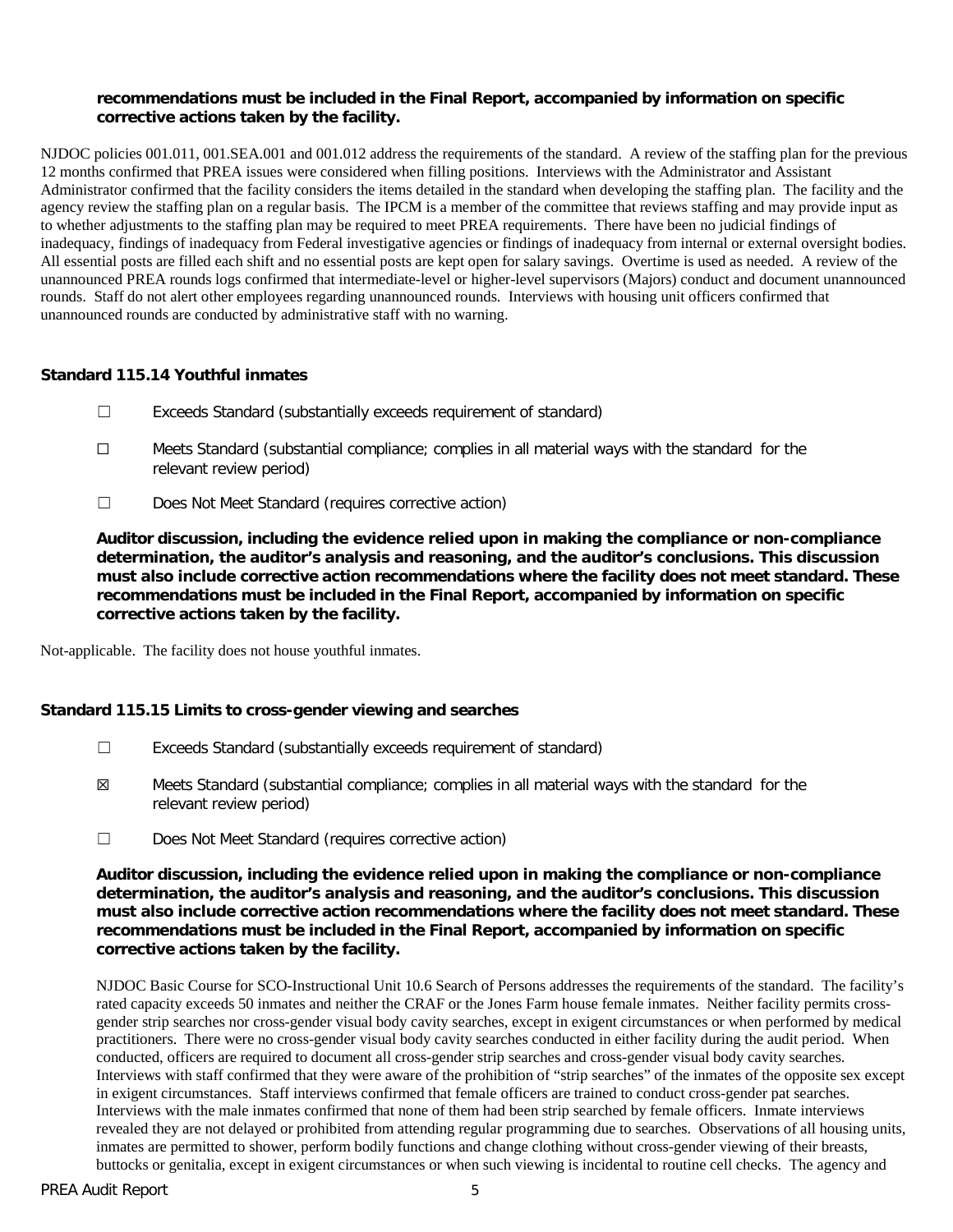facility have policy and procedures requiring staff of the opposite sex to announce their presence when entering the housing unit. Inmate interviews confirmed that female employees announce their presence when entering housing units, which was also observed during the tour of both facilities. Staff do not search or physically examine a transgender or intersex inmate for the sole purpose of determining the inmate's genital status. There were no self-identified Transgender or Intersex inmates housed either at the CRAF or at Jones Farm during the audit. Interviews with inmates confirmed that most had been pat-searched by female officers and the search was conducted in a professional and respectful manner, and in the least intrusive manner possible. Staff interviews and a review of policy/documentation confirm compliance with this standard.

# **Standard 115.16 Inmates with disabilities and inmates who are limited English proficient**

- ☐ Exceeds Standard (substantially exceeds requirement of standard)
- ☒ Meets Standard (substantial compliance; complies in all material ways with the standard for the relevant review period)
- ☐ Does Not Meet Standard (requires corrective action)

**Auditor discussion, including the evidence relied upon in making the compliance or non-compliance determination, the auditor's analysis and reasoning, and the auditor's conclusions. This discussion must also include corrective action recommendations where the facility does not meet standard. These recommendations must be included in the Final Report, accompanied by information on specific corrective actions taken by the facility.**

NJDOC policies 004.001 and 002.003 address the requirements of the standard. Through policy and practice, the facility ensures that inmates with disabilities have an equal opportunity to participate in and benefit from all aspects of the agency's efforts to prevent, detect and respond to sexual abuse and sexual harassment. All PREA related information, including postings; brochures and handouts are available in English and in Spanish. Telephonic/video translation services are available through Language Line Solutions for inmates who are not English proficient. The facility also has employees who are proficient in languages other than English. The facility does not rely on inmate interpreters, inmate readers or other types of inmate assistants in the performance of first-responder duties or the investigation of an inmate's allegations. Interviews with first responders, medical, mental health, investigative staff and a review of policy confirmed their awareness of the prohibition for using inmate interpreters for PREA functions. An interview with a non-English proficient inmate confirmed the availability of translation services.

# **Standard 115.17 Hiring and promotion decisions**

- ☐ Exceeds Standard (substantially exceeds requirement of standard)
- ☒ Meets Standard (substantial compliance; complies in all material ways with the standard for the relevant review period)
- ☐ Does Not Meet Standard (requires corrective action)

**Auditor discussion, including the evidence relied upon in making the compliance or non-compliance determination, the auditor's analysis and reasoning, and the auditor's conclusions. This discussion must also include corrective action recommendations where the facility does not meet standard. These recommendations must be included in the Final Report, accompanied by information on specific corrective actions taken by the facility.**

PREA Audit Report 6 NJDOC policies 001.001 and 006.007 govern the requirements of the standard. All employees who have contact with inmates have a full field background investigation, which includes finger printing and inquiry into federal and state data banks. Employee backgrounds are rechecked every five years. Contractors and volunteers who have regular contact with inmates also have criminal background checks completed prior to having contact with inmates. The facility does not hire or promote anyone who may have contact with inmates and does not enlist the services of any contractor who may have contact with inmates, who has engaged in sexual abuse in a prison, jail, lockup,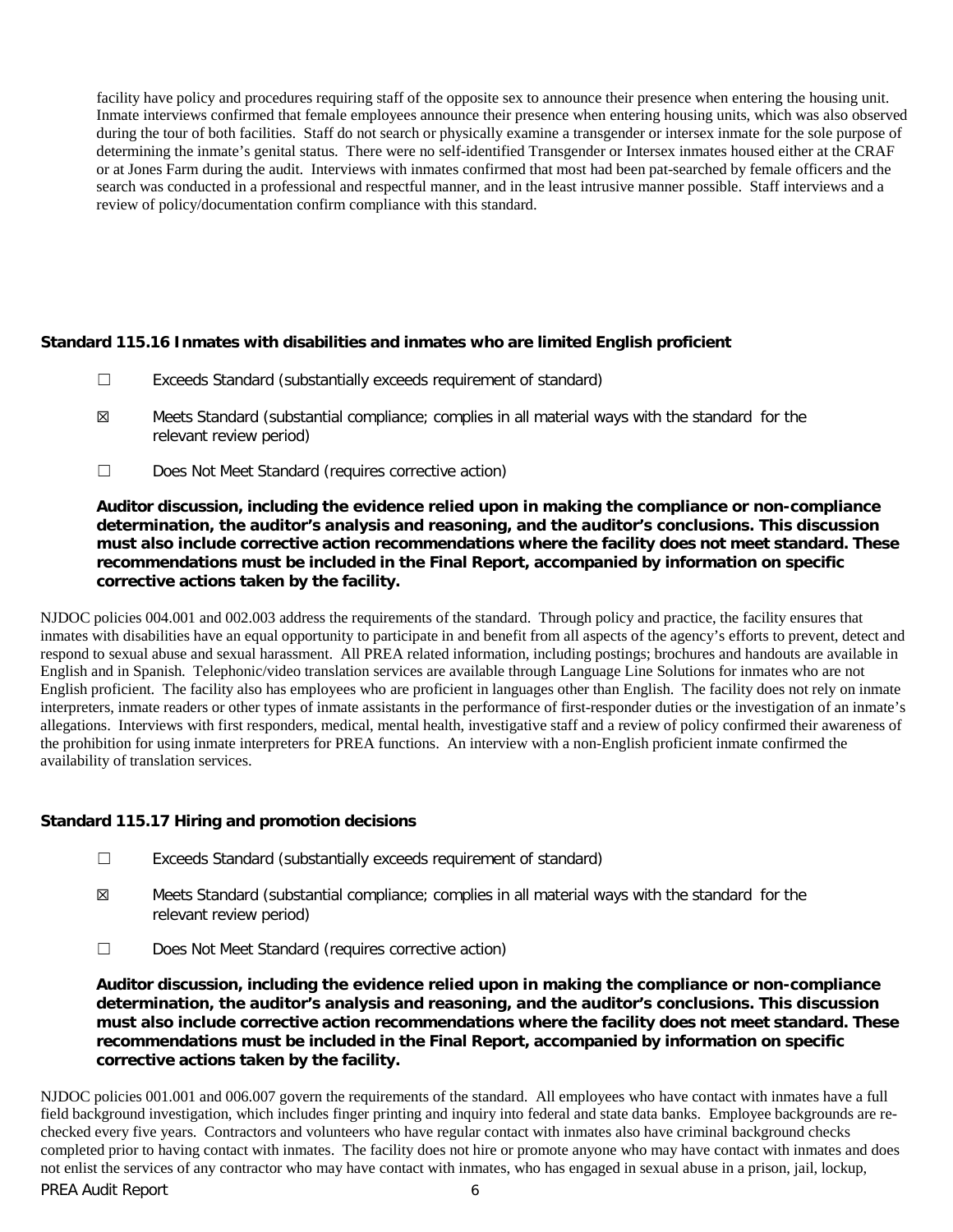community confinement facility, juvenile facility or other institution. This prohibition includes anyone who has been convicted of engaging or attempting to engage in sexual activity in the community facilitated by force, overt or implied threats of force or coercion, or if the victim did not consent or was unable to consent or refuse or has been civilly or administratively adjudicated to have engaged in such activity. The facility considers all incidents of sexual harassment in determining whether to hire or promote anyone, or to enlist the services of any contractor, who may have contact with inmates. Employees have a duty to disclose such misconduct and material omissions regarding such misconduct, or the providing of materially false information, is grounds for termination. Submission of false information by any applicant is grounds for not hiring the applicant. The Human Resources Manager confirmed that the agency attempts to contact prior employers for information on substantiated allegations of sexual abuse/harassment or resignations, which occurred during a pending investigation of sexual abuse/harassment. The agency may provide information on substantiated allegations of sexual abuse or sexual harassment involving a former employee upon receiving a request from an institutional employer for whom such employee has applied to work. The agency notifies appropriate licensing/certifying agencies when professional staff are terminated for substantiated allegations of sexual abuse or harassment.

# **Standard 115.18 Upgrades to facilities and technologies**

- ☐ Exceeds Standard (substantially exceeds requirement of standard)
- ☒ Meets Standard (substantial compliance; complies in all material ways with the standard for the relevant review period)
- ☐ Does Not Meet Standard (requires corrective action)

### **Auditor discussion, including the evidence relied upon in making the compliance or non-compliance determination, the auditor's analysis and reasoning, and the auditor's conclusions. This discussion must also include corrective action recommendations where the facility does not meet standard. These recommendations must be included in the Final Report, accompanied by information on specific corrective actions taken by the facility.**

The facility has not had any substantial expansion or modification of existing facilities since August 20, 2012. However, there has been the installation or updating of video monitoring systems, electronic surveillance systems, or other monitoring technology since August 20, 2012. The facility has also requested additional cameras.

#### **Standard 115.21 Evidence protocol and forensic medical examinations**

- ☐ Exceeds Standard (substantially exceeds requirement of standard)
- ☒ Meets Standard (substantial compliance; complies in all material ways with the standard for the relevant review period)
- ☐ Does Not Meet Standard (requires corrective action)

### **Auditor discussion, including the evidence relied upon in making the compliance or non-compliance determination, the auditor's analysis and reasoning, and the auditor's conclusions. This discussion must also include corrective action recommendations where the facility does not meet standard. These recommendations must be included in the Final Report, accompanied by information on specific corrective actions taken by the facility.**

NJDOC policies 006.SID.035, MED.MIL.007 and MED.MIL.005 address the requirements of the standard. Interviews with correctional and health services personnel confirmed that they were all knowledgeable of the required procedures for obtaining, preserving and securing physical evidence, when sexual abuse is alleged. Employees were aware the Special Investigative Division (SID) staff conducted investigations relative to sexual abuse allegations. The agency follows a similar uniform evidence protocol as described in the U.S. Department of Justice's Office on Violence Against Women publication, "A National Protocol for Sexual Assault Medical Forensic Examinations, Adults/Adolescents". Victims of sexual assault are referred to health services for the initial examination and treatment. Such treatment would be for life preservation only, the victim would then be transported to a local hospital for further examination, treatment, and forensic evidence gathering by a SANE (Sexual Assault Nurse Examiner) trained nurse. These services are required by state law, and do not require a Memorandum of Understanding or similar agreement. The SART (Sexual Abuse Response Team) would be activated, if needed. All sexual abuse advocacy, examinations, treatment, testing and follow-up care is provided without cost to the victim. The facility also has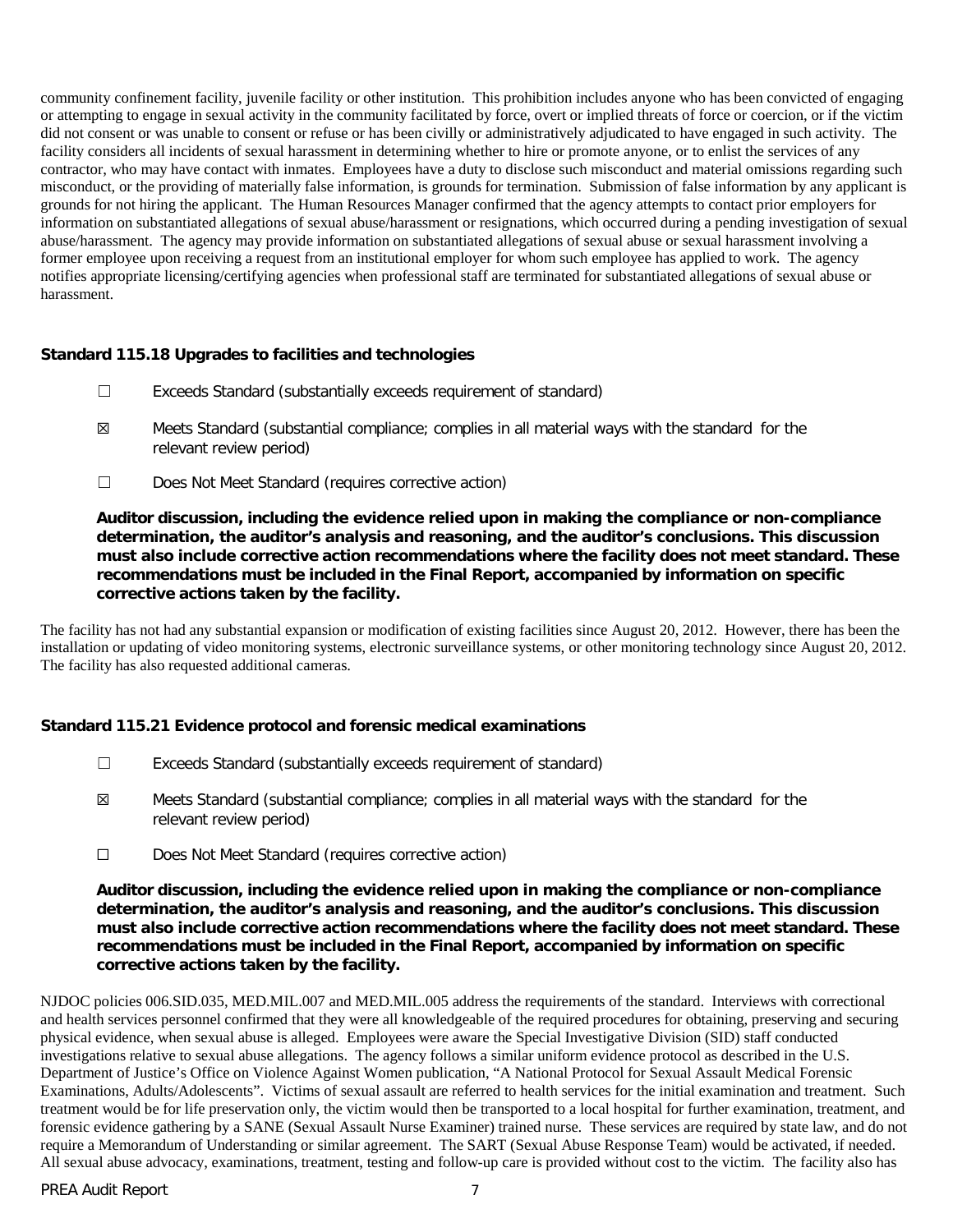access to a local victim advocacy organization if needed. Mental health staff members may also act as victim advocates. The appropriate staff may provide follow up mental health services. Routinely, trained investigators (SID) who are full time employees of the facility conduct all investigations. The local prosecutor's office investigators may also be involved in criminal investigations. A review of training records confirmed that the SID employees have received training on the investigation of sexual abuse and harassment in confinement settings. The SANE nurse and local victim advocate were interviewed and confirmed compliance to this standard.

### **Standard 115.22 Policies to ensure referrals of allegations for investigations**

- ☐ Exceeds Standard (substantially exceeds requirement of standard)
- ☒ Meets Standard (substantial compliance; complies in all material ways with the standard for the relevant review period)
- ☐ Does Not Meet Standard (requires corrective action)

**Auditor discussion, including the evidence relied upon in making the compliance or non-compliance determination, the auditor's analysis and reasoning, and the auditor's conclusions. This discussion must also include corrective action recommendations where the facility does not meet standard. These recommendations must be included in the Final Report, accompanied by information on specific corrective actions taken by the facility.**

NJDOC policies 006.SID.014, 006.SID.035 and 006.011 cover the requirements of the standard. Policy requires administrative and/or criminal investigations to be completed on all allegations of sexual abuse/harassment. If, during the course of an investigation, evidence surfaces indicating criminal misconduct, the case would be investigated, local law enforcement advised and the county prosecutor would be contacted. An SID investigator was interviewed and was aware of his responsibilities in the investigative process. A review of training documents also confirmed that facility investigators received instruction in conducting sexual assault investigations in confined spaces/prisons.

# **Standard 115.31 Employee training**

- ☐ Exceeds Standard (substantially exceeds requirement of standard)
- ☒ Meets Standard (substantial compliance; complies in all material ways with the standard for the relevant review period)
- ☐ Does Not Meet Standard (requires corrective action)

**Auditor discussion, including the evidence relied upon in making the compliance or non-compliance determination, the auditor's analysis and reasoning, and the auditor's conclusions. This discussion must also include corrective action recommendations where the facility does not meet standard. These recommendations must be included in the Final Report, accompanied by information on specific corrective actions taken by the facility.**

NJDOC policies 001.004 and 010.004 address the requirements of the standard. All NJDOC employees receive extensive PREA training are provided a pamphlet outlining the important aspects of the zero-tolerance policy and other information. Training addresses all of the topics identified in the standard. The PREA training is also provided annually. The review of lesson plans, training logs and PREA presentations confirmed that the provided training addressed all elements identified in the standard. Staff must acknowledge in writing their understanding of the PREA. As confirmed by observation, all staff are issued pamphlets detailing their duties and responsibilities related to the PREA. Staff training files were reviewed and contained documentation supporting compliance to this standard. All staff interviewed indicated that they received the required PREA training initially and annually.

# **Standard 115.32 Volunteer and contractor training**

☐ Exceeds Standard (substantially exceeds requirement of standard)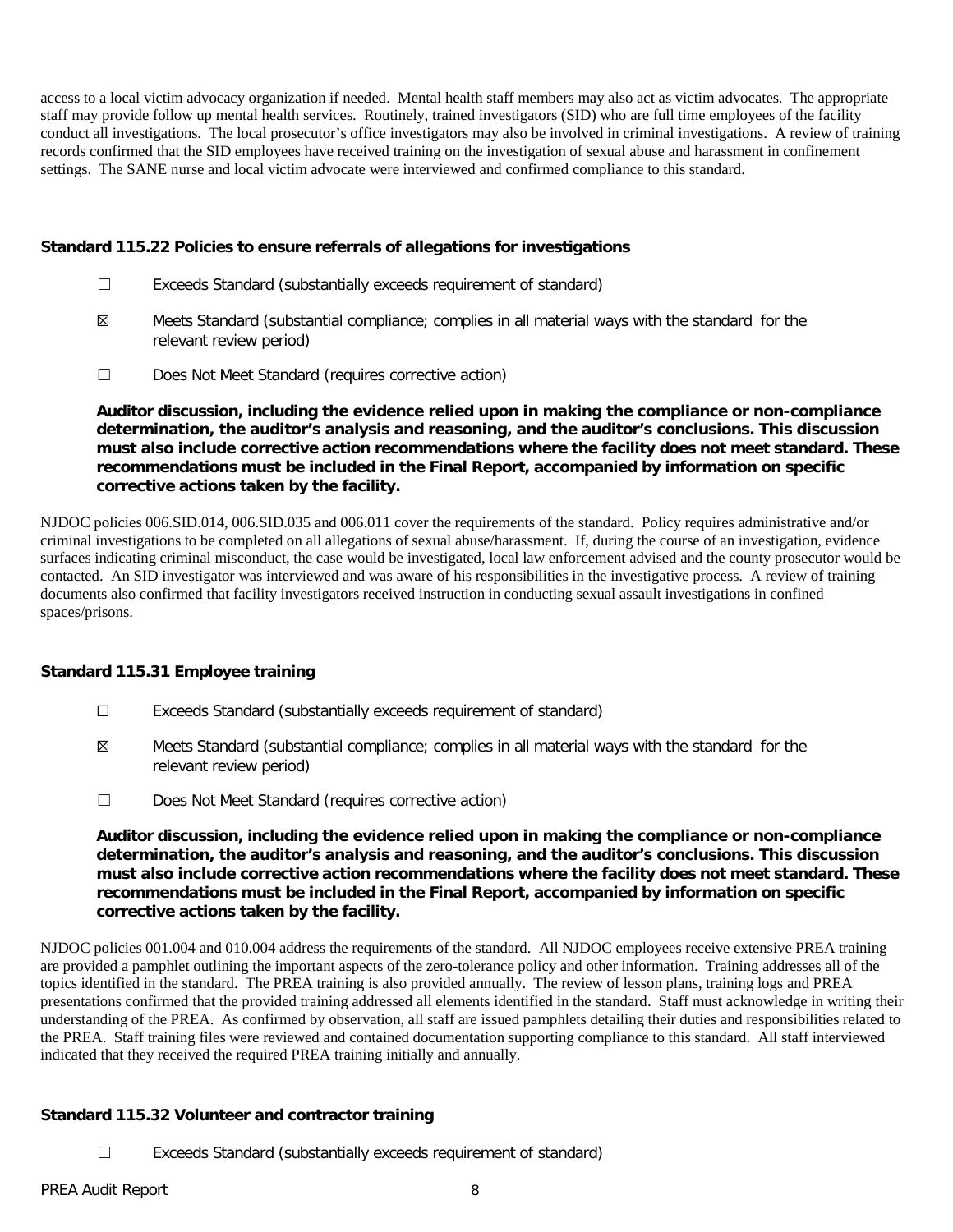- ☒ Meets Standard (substantial compliance; complies in all material ways with the standard for the relevant review period)
- ☐ Does Not Meet Standard (requires corrective action)

**Auditor discussion, including the evidence relied upon in making the compliance or non-compliance determination, the auditor's analysis and reasoning, and the auditor's conclusions. This discussion must also include corrective action recommendations where the facility does not meet standard. These recommendations must be included in the Final Report, accompanied by information on specific corrective actions taken by the facility.**

NJDOC policies 001.VOL.001, 002.005 and 006.007 address the requirements of the standard. The review of volunteer and contractor PREA training sign in forms and a review of the information covered confirmed that all facility contractors and volunteers have received training related to their responsibilities concerning the PREA (zero-tolerance, detection, prevention, response, and reporting requirements) during the previous twelve months. All training is documented. Staff, contractor and volunteer interviews confirmed that the training was provided and that they understood the agency's zero-tolerance policy for sexual abuse and harassment and their responsibilities under the program. The review of the PREA contractor and volunteer training presentation confirmed that the level of training is appropriate for the services provided and emphasizes the facility's zero-tolerance and reporting policies.

### **Standard 115.33 Inmate Education**

- ☒ Exceeds Standard (substantially exceeds requirement of standard)
- ☐ Meets Standard (substantial compliance; complies in all material ways with the standard for the relevant review period)
- ☐ Does Not Meet Standard (requires corrective action)

**Auditor discussion, including the evidence relied upon in making the compliance or non-compliance determination, the auditor's analysis and reasoning, and the auditor's conclusions. This discussion must also include corrective action recommendations where the facility does not meet standard. These recommendations must be included in the Final Report, accompanied by information on specific corrective actions taken by the facility.**

NJDOC policies Orientation at CRAF (video), Orientation at Receiving Facility, PREA-What You Need to Know (video), the Inmate Handbook and a SAFE handout address the requirements of the standard. During in-processing procedures, each inmate receives written and video information describing the agency's entire PREA compliance policy and procedures. The orientation process identifies the key elements of the program and informs them of the zero-tolerance policy regarding sexual abuse and sexual harassment and multiple ways to report sexual abuse/harassment. The information also informs the inmate that female staff routinely work and visit the housing units. The program includes definitions of sexually abusive behavior and sexual harassment, prevention strategies and reporting modalities. Inmates also view comprehensive orientation videos that explain the facility's zero-tolerance policy and covers the inmate's right to be free from sexual abuse, sexual harassment and retaliation. A video is also shown several times a day on the CRAF TV channel that covers PREA issues. Inmates also have access to a computer program (kiosk) which also provides a reporting outlet. Staff and telephonic/video translation services are available to inmates who are not proficient in English. Inmate interviews confirmed that they received extensive PREA information and they were aware of numerous reporting methods to include anonymous and third party reporting, the zero-tolerance policy and their right to be free from retaliation. The tour of the facility confirmed that PREA education posters are prominently displayed in all housing units and common areas. Other staff interviews and a review of policy/documentation confirm exceeding compliance to this standard.

# **Standard 115.34 Specialized training: Investigations**

- ☐ Exceeds Standard (substantially exceeds requirement of standard)
- ☒ Meets Standard (substantial compliance; complies in all material ways with the standard for the relevant review period)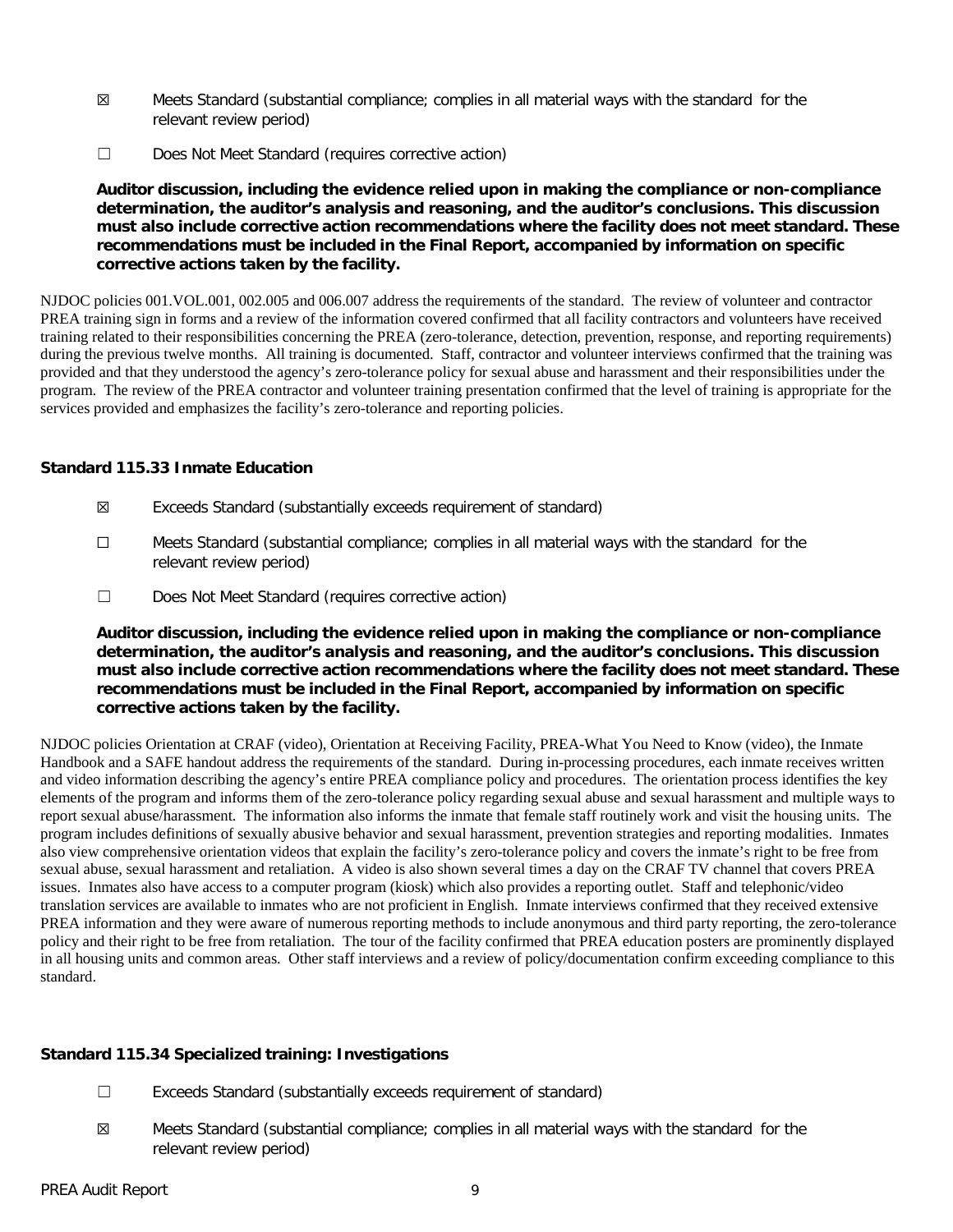☐ Does Not Meet Standard (requires corrective action)

**Auditor discussion, including the evidence relied upon in making the compliance or non-compliance determination, the auditor's analysis and reasoning, and the auditor's conclusions. This discussion must also include corrective action recommendations where the facility does not meet standard. These recommendations must be included in the Final Report, accompanied by information on specific corrective actions taken by the facility.**

NJDOC PowerPoint presentations on the processing of sexual assault cases, crime scene preservation, SID training and sexual assault protocol address the requirements of the standard. The SID staff and local criminal investigators have received PREA specialized training provided by the NJDOC and county prosecutor. The auditor reviewed specialized training documentation, to include the SID training curriculum and interviewed SID staff, who confirmed the required level of training received. Administrative and criminal investigations will be conducted by trained investigators who are full time employees of the facility. When criminal investigations are indicated, local police investigators may also be involved in the process.

# **Standard 115.35 Specialized training: Medical and mental health care**

- ☐ Exceeds Standard (substantially exceeds requirement of standard)
- ☒ Meets Standard (substantial compliance; complies in all material ways with the standard for the relevant review period)
- ☐ Does Not Meet Standard (requires corrective action)

**Auditor discussion, including the evidence relied upon in making the compliance or non-compliance determination, the auditor's analysis and reasoning, and the auditor's conclusions. This discussion must also include corrective action recommendations where the facility does not meet standard. These recommendations must be included in the Final Report, accompanied by information on specific corrective actions taken by the facility.**

NJDOC PowerPoint presentations on PREA training for medical staff cover the requirements of this standard. When required, both medical and mental health providers are available to address allegations of sexual abuse/harassment. The review of medical and mental health personnel training records confirmed that health care staff receive extensive PREA training and have a duty to report when they have knowledge of sexual abuse/assault, even when disclosed in the course of a health care encounter. The review of training records confirmed that all mental health and medical staff have received specialized training on victim identification, interviewing, reporting and required clinical interventions. Training does not refer to certifications needed to conduct forensic examinations. All cases requiring the processing of sexual assault evidence collection kits are transported to a local hospital where SANE nurses are available at all times (a SART would also be activated). Interviews with a SANE nurse, medical and mental health staff confirmed they are aware of their duty to report allegations and suspicions of sexual abuse/harassment.

# **Standard 115.41 Screening for risk of victimization and abusiveness**

- ☐ Exceeds Standard (substantially exceeds requirement of standard)
- ☒ Meets Standard (substantial compliance; complies in all material ways with the standard for the relevant review period)
- ☐ Does Not Meet Standard (requires corrective action)

**Auditor discussion, including the evidence relied upon in making the compliance or non-compliance determination, the auditor's analysis and reasoning, and the auditor's conclusions. This discussion must also include corrective action recommendations where the facility does not meet standard. These recommendations must be included in the Final Report, accompanied by information on specific corrective actions taken by the facility.**

PREA Audit Report 10 NJDOC policies MED.IMA.001 and MED.MHS.002 address the requirements of the standard. All inmates are immediately assessed for a history of sexual abusiveness and risk of sexual victimization during in-processing procedures performed in the receiving and admission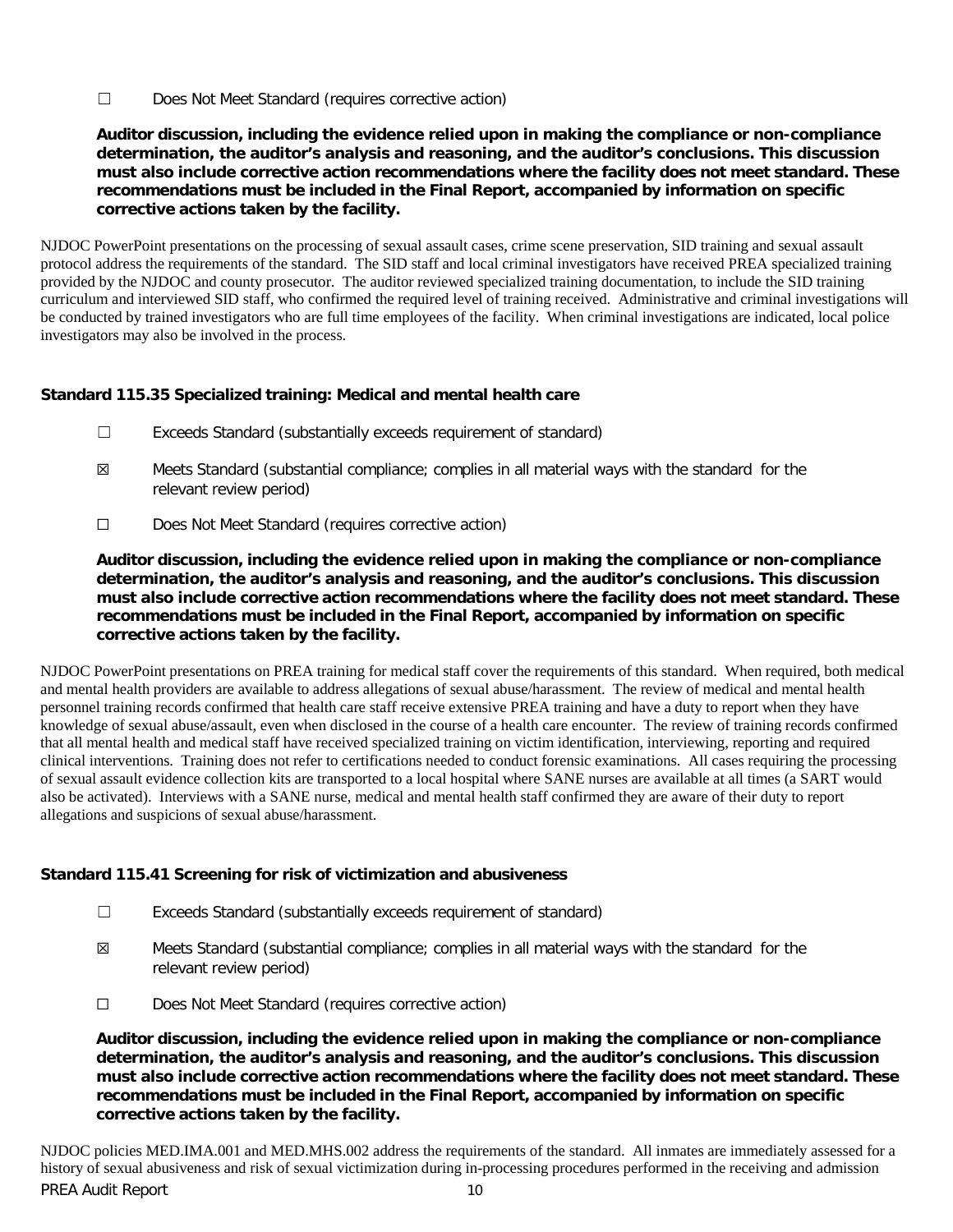area. Also during in-processing procedures, all inmates are asked to provide information in compliance with the requirements of this standard. Policy prohibits disciplining inmates for refusing to answer or for not disclosing complete information during the screening. A nurse and social worker screen all new arrivals within the first 72 hours of the inmate's arrival, ordinarily within four hours of admission. A review of documents confirmed that inmates identified at high risk for sexual victimization or at risk of sexually abusing other inmates are referred to a mental health professional and all received further assessment. Staff conduct screenings by reviewing records or other information from other facilities (usually from local jails). Staff review all relevant information from other facilities and continue to reassess an inmate's risk level within 30 days of his arrival, unless he is transferred. Staff and inmate interviews, a review of documentation and observations of the intake process confirmed this information. Information received during the screening is only available to staff with a need or right to know and never to other inmates.

### **Standard 115.42 Use of screening information**

- ☐ Exceeds Standard (substantially exceeds requirement of standard)
- ☒ Meets Standard (substantial compliance; complies in all material ways with the standard for the relevant review period)
- ☐ Does Not Meet Standard (requires corrective action)

NJDOC policies 002.INT.001 and 005.001 address the requirements of the standard. Risk screening information is used to determine housing, bed, work, education, and program assignments with the goal of keeping separate those inmates at high risk of being sexually victimized from those at high risk of being sexually abusive. Determinations for these assignments are made on a case-by-case basis to ensure the safety of each inmate. A committee at the NJDOC level decides whether to assign a Transgender or Intersex inmate to a facility for male or female inmates. The facility determines other housing and programming assignments for Transgender or Intersex inmates on a case-by-case basis and whether a placement would ensure the inmate's health, safety and whether the placement would present management or security problems. Placement and programming assignments for each Transgender or Intersex inmates would be reassessed at least once every six months. Transgender or Intersex inmate's own views with respect to his or her own safety would be given serious consideration when making these assignments. By policy, Transgender and Intersex inmates are given the opportunity to shower, dress and use toilet facilities separately from other inmates. There were no Transgender or Intersex inmates housed at the CRAF during the audit. An interview with the PREA Coordinator confirmed the aforementioned information and that a Transgender or Intersex inmate's genital status is not the sole criteria for placement in a specific facility. Other staff interviews and a review of policy/documentation confirm compliance to this standard.

# **Standard 115.43 Protective custody**

- ☐ Exceeds Standard (substantially exceeds requirement of standard)
- ☒ Meets Standard (substantial compliance; complies in all material ways with the standard for the relevant review period)
- ☐ Does Not Meet Standard (requires corrective action)

**Auditor discussion, including the evidence relied upon in making the compliance or non-compliance determination, the auditor's analysis and reasoning, and the auditor's conclusions. This discussion must also include corrective action recommendations where the facility does not meet standard. These recommendations must be included in the Final Report, accompanied by information on specific corrective actions taken by the facility.**

NJDOC policies 019.002, 019.PCS.001 and 019.ADM.TCC.001 address the requirements of the standard. The CRAF does not operate a special housing unit (SHU) which would be considered for protective custody. Policy states inmates at a high risk for sexual victimization shall not be placed in involuntary SHU status unless an assessment of all available alternatives has been made and there is no available means of separating the inmate from the abuser. When protection from an alleged abuser is necessary, the inmate would be secured in a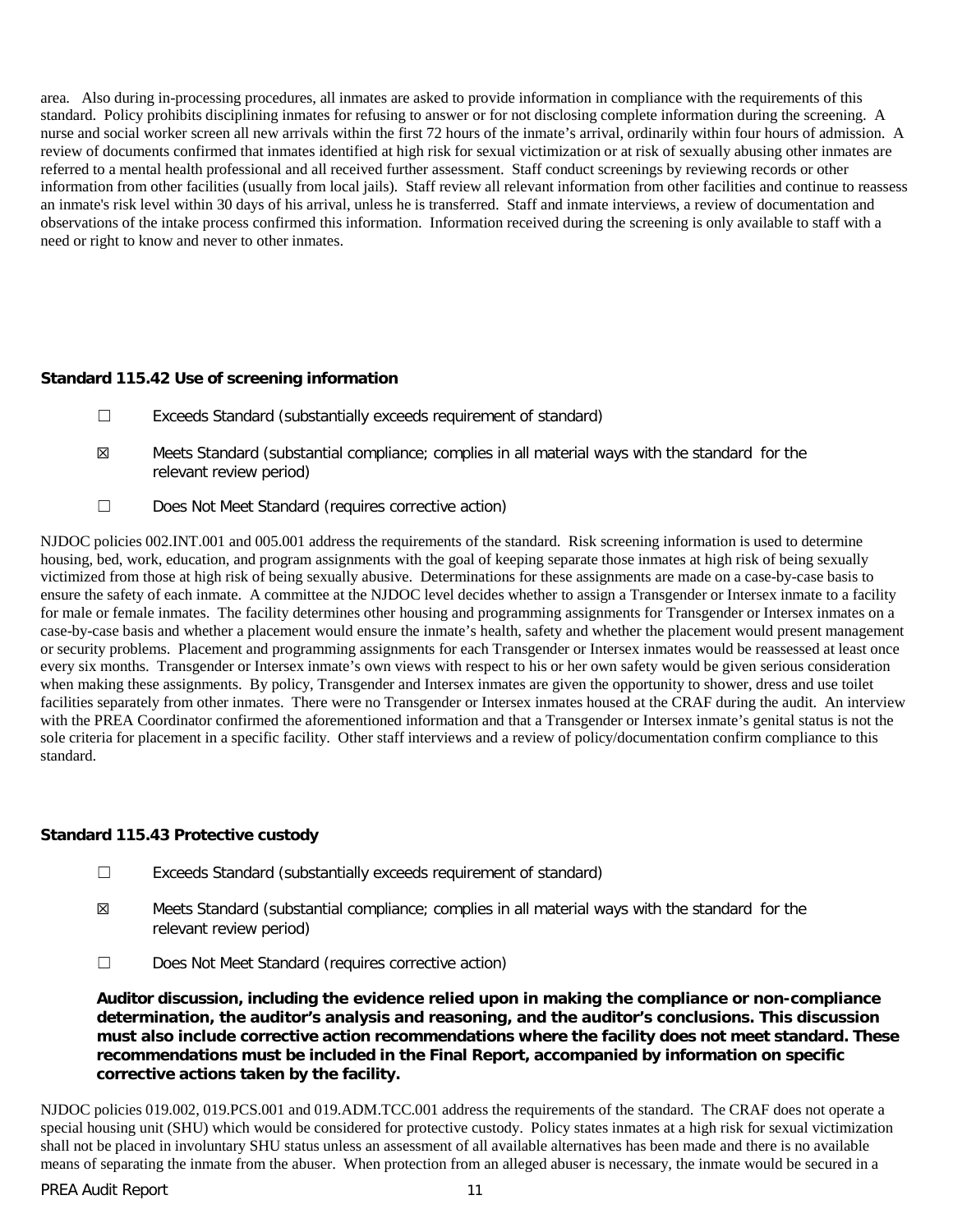single cell (restricted housing status) and then quickly transferred to another facility. Interviews with staff and an inspection of the restricted housing "tier" confirmed compliance to this standard. The facility would document the entire process to protect the inmate. Mental health and medical staff would be consulted if necessary to ensure the health and safety of the inmate. Other staff interviews and a review of policy/documentation confirm compliance to this standard.

### **Standard 115.51 Inmate reporting**

- ☐ Exceeds Standard (substantially exceeds requirement of standard)
- ☒ Meets Standard (substantial compliance; complies in all material ways with the standard for the relevant review period)
- ☐ Does Not Meet Standard (requires corrective action)

**Auditor discussion, including the evidence relied upon in making the compliance or non-compliance determination, the auditor's analysis and reasoning, and the auditor's conclusions. This discussion must also include corrective action recommendations where the facility does not meet standard. These recommendations must be included in the Final Report, accompanied by information on specific corrective actions taken by the facility.**

NJDOC policies 002.001, 001.PSA.001 and 001.PREA.OMB address the requirements of the standard. A review of documentation indicated that there are multiple ways (including verbally, in writing, privately, from a third party and anonymously) for inmates to report sexual abuse or harassment. Inmates are informed about the reporting methods through the Inmate Handbook, postings in the housing units and common areas and as part of the orientation video. Inmates also have access to a computer program (kiosk) which also provides a PREA reporting outlet. During the tour of the facility, kiosk terminals were observed in the housing units. The tour of the facility also confirmed that there were numerous posters and other documents on display, explaining the reporting procedures. Staff accept reports made verbally, in writing, anonymously and from third parties and promptly document any form of reporting. Staff are required to immediately document any allegation. Family and friends of inmates may also report sexual abuse/harassment by using the NJDOC website or by calling or writing staff. All inmates interviewed confirmed that they were aware of several methods of reporting sexual abuse/harassment allegations. Inmates are not detained solely for civil immigration purposes.

# **Standard 115.52 Exhaustion of administrative remedies**

- ☐ Exceeds Standard (substantially exceeds requirement of standard)
- ☒ Meets Standard (substantial compliance; complies in all material ways with the standard for the relevant review period)
- ☐ Does Not Meet Standard (requires corrective action)

**Auditor discussion, including the evidence relied upon in making the compliance or non-compliance determination, the auditor's analysis and reasoning, and the auditor's conclusions. This discussion must also include corrective action recommendations where the facility does not meet standard. These recommendations must be included in the Final Report, accompanied by information on specific corrective actions taken by the facility.**

PREA Audit Report 12 NJDOC policies 002.001 and 002.IRS.001 address the requirements of the standard. Any grievance alleging a PREA violation would result in the opening of a formal investigation. However, inmates who allege sexual abuse may submit a grievance without submitting it to a staff member who is the subject of the complaint. Allegations of physical abuse by staff shall be referred for investigation in accordance with procedures established for such referrals (may also involve local law enforcement). Policy addresses the filing of emergency grievance requests. The facility does not prohibit or limits third parties, including fellow inmates, staff members, family members, attorneys and outside advocates, to assist inmates in filing grievances relating to allegations of sexual abuse and are permitted to file such requests on behalf of inmates. Policy does not prohibit the agency from disciplining an inmate for filing a grievance related to alleged sexual abuse,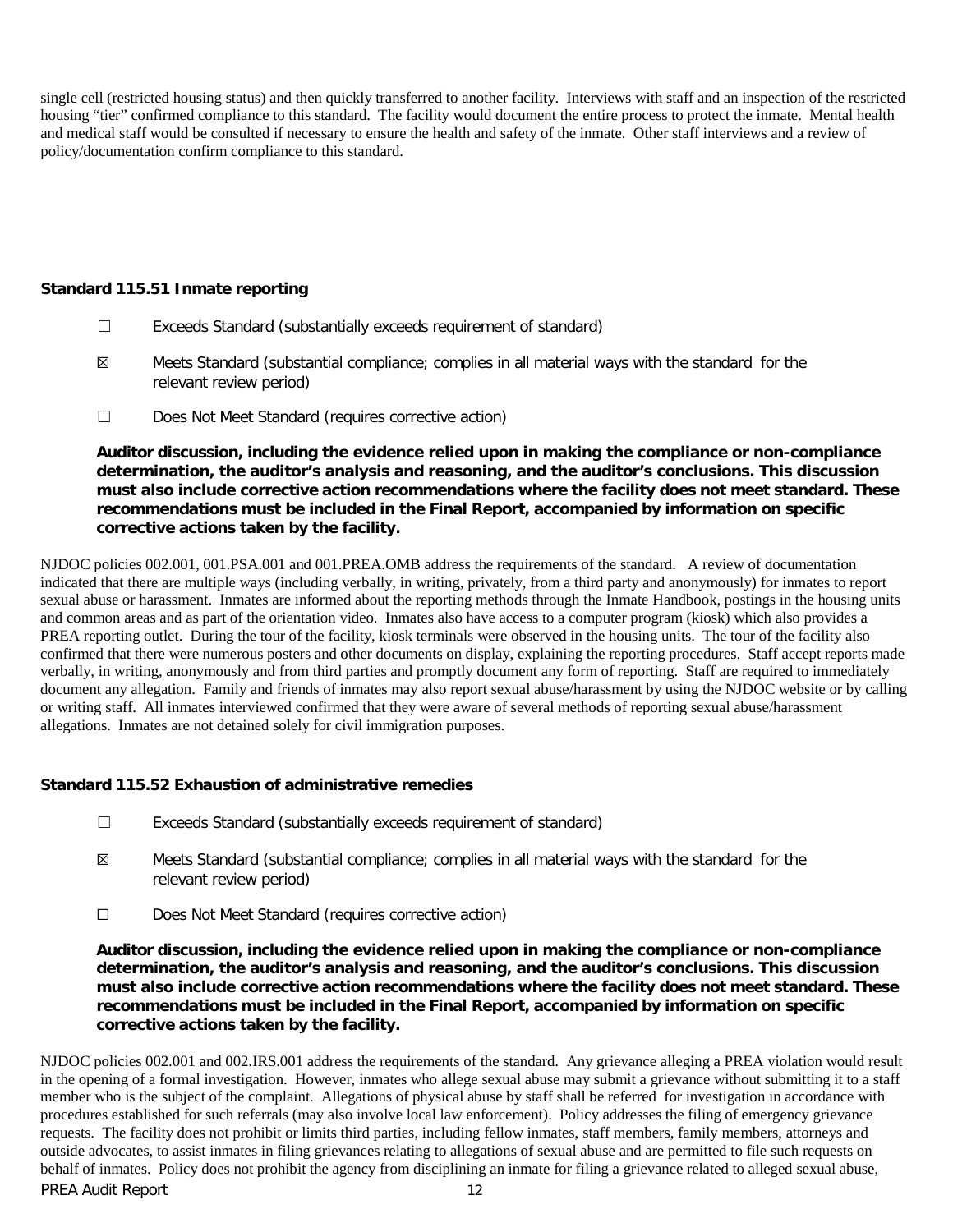where the agency demonstrates that the inmate filed the grievance in bad faith. There were no allegations of sexual abuse/harassment made using the grievance process over the previous 12 months.

# **Standard 115.53 Inmate access to outside confidential support services**

- ☐ Exceeds Standard (substantially exceeds requirement of standard)
- ☒ Meets Standard (substantial compliance; complies in all material ways with the standard for the relevant review period)
- ☐ Does Not Meet Standard (requires corrective action)

**Auditor discussion, including the evidence relied upon in making the compliance or non-compliance determination, the auditor's analysis and reasoning, and the auditor's conclusions. This discussion must also include corrective action recommendations where the facility does not meet standard. These recommendations must be included in the Final Report, accompanied by information on specific corrective actions taken by the facility.**

NJDOC policies MED.MIL.007 and a SAFE handout cover the requirements of the standard. Confidential counseling services are available through trained staff or may be provided by a local victim advocacy organization. The facility enables reasonable communication between inmates and outside organizations and agencies in as confidential a manner as possible. Inmates are informed during the orientation process that all mail and telephone calls are subject to monitoring. Postings in the housing units and common areas and the Inmate Handbook provide information and explain that inmates may confidentially submit written allegations of sexual abuse/harassment to outside entities. No inmates housed in this facility are detained solely for civil immigration purposes. Staff and inmate interviews and a review of policy/documentation confirm compliance to this standard.

#### **Standard 115.54 Third-party reporting**

- ☐ Exceeds Standard (substantially exceeds requirement of standard)
- ☒ Meets Standard (substantial compliance; complies in all material ways with the standard for the relevant review period)
- ☐ Does Not Meet Standard (requires corrective action)

**Auditor discussion, including the evidence relied upon in making the compliance or non-compliance determination, the auditor's analysis and reasoning, and the auditor's conclusions. This discussion must also include corrective action recommendations where the facility does not meet standard. These recommendations must be included in the Final Report, accompanied by information on specific corrective actions taken by the facility.**

Information contained on the NJDOC website and posted notices address the requirements of the standard. The website and posted notices assist third party reporters on how to report allegations of sexual abuse. Interviews with staff and inmates confirmed that they were aware that anonymous and third party reporting procedures were available. An interview with the facility SID investigator confirmed that third party allegations would be investigated.

# **Standard 115.61 Staff and agency reporting duties**

- ☐ Exceeds Standard (substantially exceeds requirement of standard)
- ☒ Meets Standard (substantial compliance; complies in all material ways with the standard for the relevant review period)
- ☐ Does Not Meet Standard (requires corrective action)

PREA Audit Report 13 **Auditor discussion, including the evidence relied upon in making the compliance or non-compliance**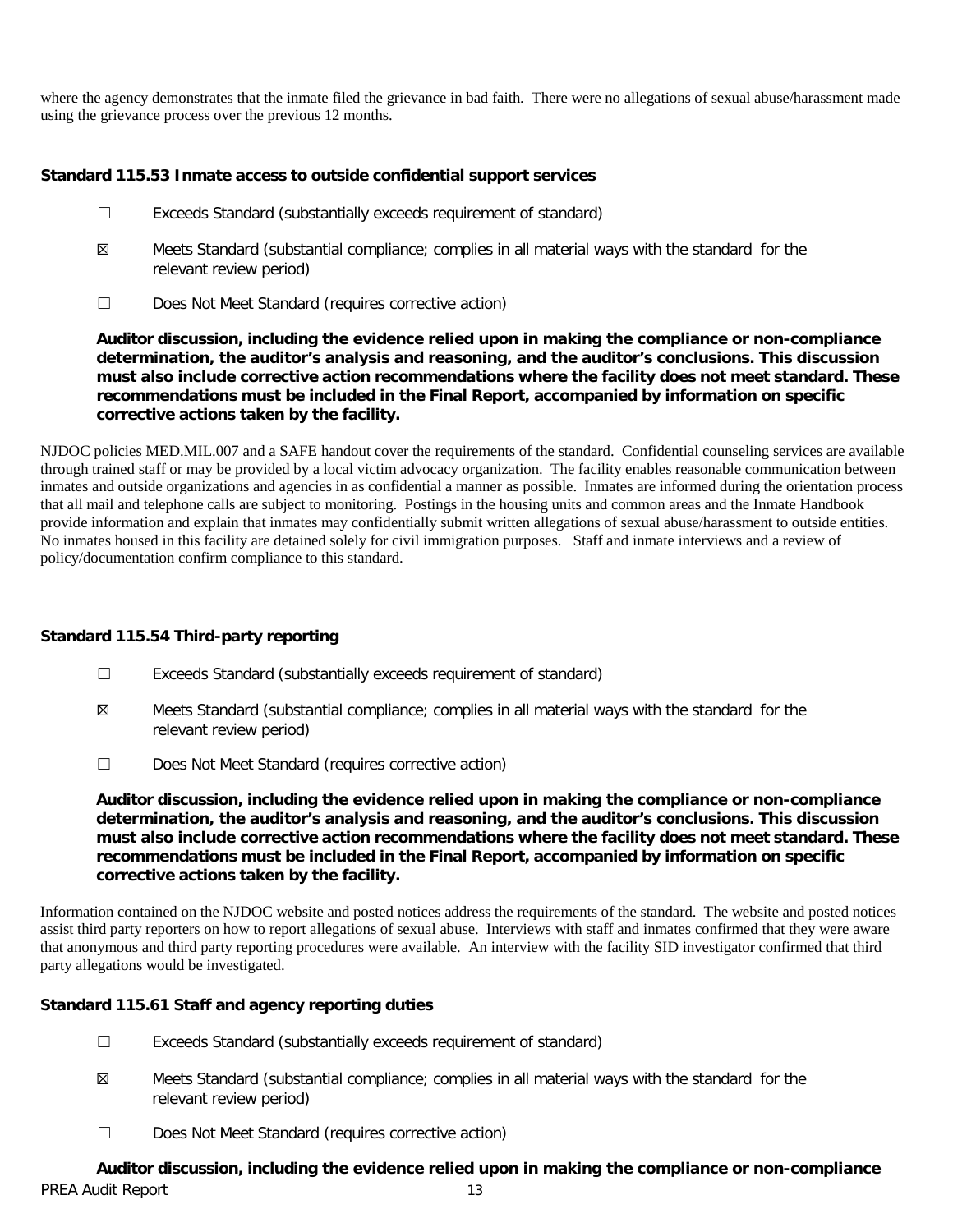# **determination, the auditor's analysis and reasoning, and the auditor's conclusions. This discussion must also include corrective action recommendations where the facility does not meet standard. These recommendations must be included in the Final Report, accompanied by information on specific corrective actions taken by the facility.**

NJDOC policies 001.PSA.001, 001.VOL.001 and PREA information for contractors address the requirements of the standard. All staff, contractors and volunteers are required to report information or suspicion regarding sexual abuse or harassment or any staff neglect or violation that may contribute to an incident or retaliation. The reporting is ordinarily made to the shift supervisor. Policy requires the information concerning the identity of the alleged inmate victim and the specific facts of the case to be limited to staff who need-to-know because of their involvement with the victim's welfare and the investigation of the incident. Interviews with employees, a contractor and a volunteer confirmed they were aware of their reporting duties. Additional compliance with all aspects of the standard was verified through document and policy review. The facility does not house inmates under the age of 18.

### **Standard 115.62 Agency protection duties**

- ☐ Exceeds Standard (substantially exceeds requirement of standard)
- ☒ Meets Standard (substantial compliance; complies in all material ways with the standard for the relevant review period)
- ☐ Does Not Meet Standard (requires corrective action)

**Auditor discussion, including the evidence relied upon in making the compliance or non-compliance determination, the auditor's analysis and reasoning, and the auditor's conclusions. This discussion must also include corrective action recommendations where the facility does not meet standard. These recommendations must be included in the Final Report, accompanied by information on specific corrective actions taken by the facility.**

NJDOC policy 001.PSA.001 covers the requirements of the standard. Staff interviews confirmed they were aware of their responsibilities when they become aware or suspect that an inmate is being sexually abused and/or sexually harassed. All staff indicated they would act immediately to protect the inmate by separating and protecting the victim from the abuser and calling for assistance. No staff indicated that it was necessary to take these steps within the last year. All staff are issued a pocket size PREA information document that outlines their responsibilities and provides additional information. A review of documentation/policy also confirmed compliance to this standard.

# **Standard 115.63 Reporting to other confinement facilities**

- ☐ Exceeds Standard (substantially exceeds requirement of standard)
- ☒ Meets Standard (substantial compliance; complies in all material ways with the standard for the relevant review period)
- ☐ Does Not Meet Standard (requires corrective action)

**Auditor discussion, including the evidence relied upon in making the compliance or non-compliance determination, the auditor's analysis and reasoning, and the auditor's conclusions. This discussion must also include corrective action recommendations where the facility does not meet standard. These recommendations must be included in the Final Report, accompanied by information on specific corrective actions taken by the facility.**

NJDOC policy 001.PREA.ICM addresses the requirements of the standard. Policy requires the reporting of any PREA related allegation by an inmate that occurred at another facility to the Administrator of the facility where the incident is alleged to have occurred, by the Administrator of the facility in which the inmate is currently housed. When the inmate reports sexual abuse/harassment from jails and "halfway houses", the Administrator contacts the facility as required. The notification is to occur as soon as possible, but always within 72 hours of receiving the allegation. Policy also requires that an investigation be initiated. During the audit period, there was one inmate who alleged that they were sexually abused/harassed at another facility, resulting in a notification. The Administrator maintains a log of such notifications. When notified by other Administrators that an inmate alleges they were sexually abused/harassed at the CRAF, the Administrator would initiate an investigation.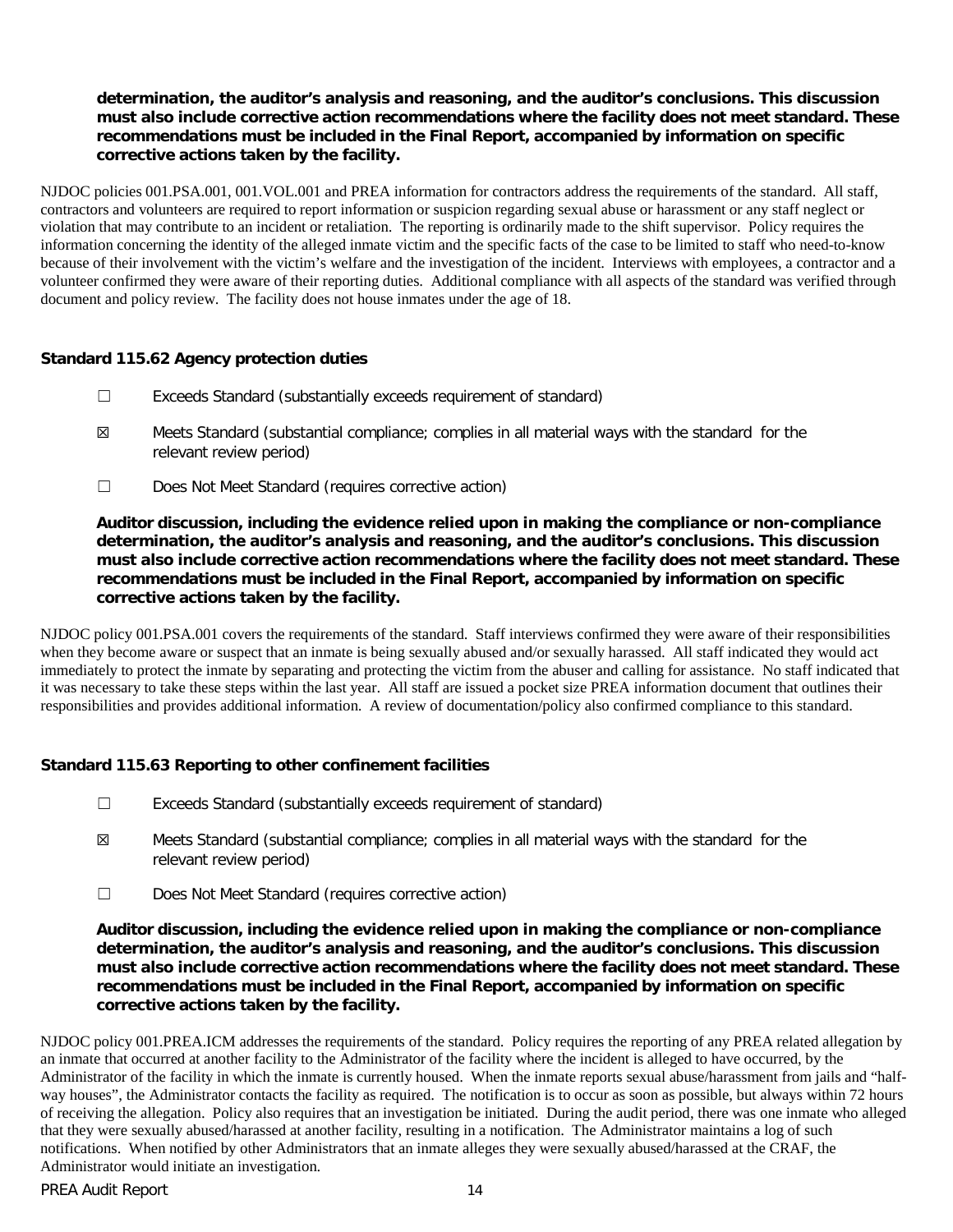### **Standard 115.64 Staff first responder duties**

- ☐ Exceeds Standard (substantially exceeds requirement of standard)
- ☒ Meets Standard (substantial compliance; complies in all material ways with the standard for the relevant review period)
- ☐ Does Not Meet Standard (requires corrective action)

**Auditor discussion, including the evidence relied upon in making the compliance or non-compliance determination, the auditor's analysis and reasoning, and the auditor's conclusions. This discussion must also include corrective action recommendations where the facility does not meet standard. These recommendations must be included in the Final Report, accompanied by information on specific corrective actions taken by the facility.**

NJDOC policies 001.CSM.001 and 001.PSA.001 address the requirements of the standard. All staff interviewed were knowledgeable concerning their first responder responsibilities when learning of an allegation of sexual abuse/harassment. All staff indicated they would separate the inmates, secure the area as a crime scene, not allow inmates to destroy any evidence and contact their supervisor immediately. All staff are issued a pocket sized PREA information document for quick reference. Policy review and inmate/staff interviews also confirm compliance to this standard.

### **Standard 115.65 Coordinated response**

- ☐ Exceeds Standard (substantially exceeds requirement of standard)
- ☒ Meets Standard (substantial compliance; complies in all material ways with the standard for the relevant review period)
- ☐ Does Not Meet Standard (requires corrective action)

**Auditor discussion, including the evidence relied upon in making the compliance or non-compliance determination, the auditor's analysis and reasoning, and the auditor's conclusions. This discussion must also include corrective action recommendations where the facility does not meet standard. These recommendations must be included in the Final Report, accompanied by information on specific corrective actions taken by the facility.**

NJDOC policies 001.CSM.001, MED.MIL.007 and SID 014 Procedures address the requirements of the standard. A PREA information document issued to all employees also provides guidance regarding the expected coordinated actions to take place in response to an incident of sexual abuse/harassment. The policies provide direction to security, medical and mental health practitioners, investigators, community providers/advocates, the SART and facility leadership. Staff interviews confirmed that they were knowledgeable regarding their responsibilities in the coordinated response.

#### **Standard 115.66 Preservation of ability to protect inmates from contact with abusers**

- ☐ Exceeds Standard (substantially exceeds requirement of standard)
- ☒ Meets Standard (substantial compliance; complies in all material ways with the standard for the relevant review period)
- ☐ Does Not Meet Standard (requires corrective action)

**Auditor discussion, including the evidence relied upon in making the compliance or non-compliance determination, the auditor's analysis and reasoning, and the auditor's conclusions. This discussion must also include corrective action recommendations where the facility does not meet standard. These recommendations must be included in the Final Report, accompanied by information on specific**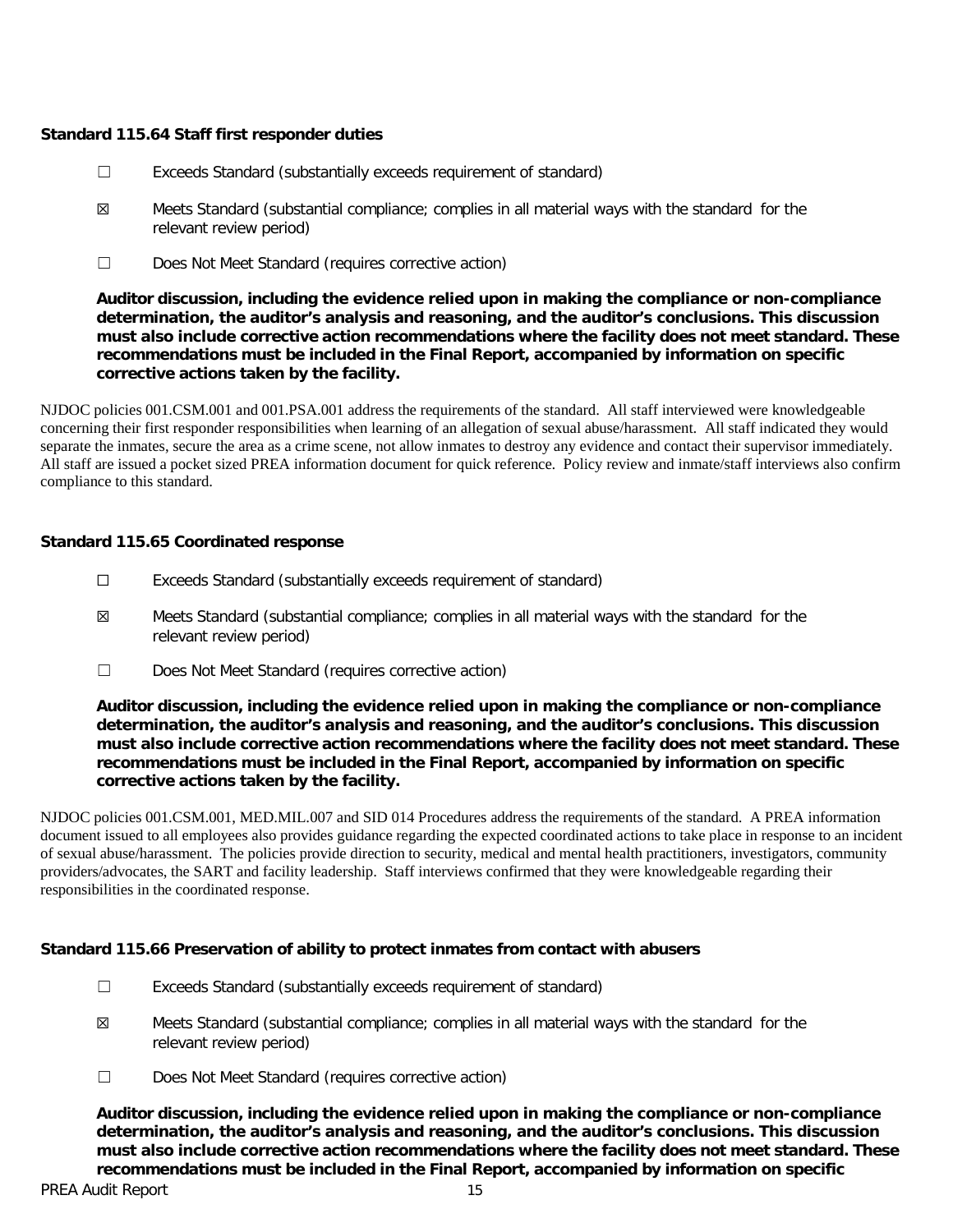### **corrective actions taken by the facility.**

The Collective Bargaining Agreements between the NJDOC and eight employee unions were reviewed and does not limit the agency's ability to remove alleged staff sexual abusers from contact with any inmates.

### **Standard 115.67 Agency protection against retaliation**

- ☐ Exceeds Standard (substantially exceeds requirement of standard)
- ☒ Meets Standard (substantial compliance; complies in all material ways with the standard for the relevant review period)
- ☐ Does Not Meet Standard (requires corrective action)

**Auditor discussion, including the evidence relied upon in making the compliance or non-compliance determination, the auditor's analysis and reasoning, and the auditor's conclusions. This discussion must also include corrective action recommendations where the facility does not meet standard. These recommendations must be included in the Final Report, accompanied by information on specific corrective actions taken by the facility.**

NJDOC policies 001.PSA.001 and 001.PREA.ICM address the requirements of the standard. The Administrator has appointed the Assistant Administrator as the Retaliation Monitor. When interviewed, the Retaliation Monitor stated monitoring would occur for a minimum of at least 90 days, unless initial monitoring indicates a continuing need. This monitoring may last indefinitely and would be documented. Periodic monitoring would include a review of job changes, housing/program changes, disciplinary reports, reassignments of staff and negative performance reviews. There were no incidents of retaliation reported for the year prior to the audit.

# **Standard 115.68 Post-allegation protective custody**

- ☐ Exceeds Standard (substantially exceeds requirement of standard)
- ☒ Meets Standard (substantial compliance; complies in all material ways with the standard for the relevant review period)
- ☐ Does Not Meet Standard (requires corrective action)

**Auditor discussion, including the evidence relied upon in making the compliance or non-compliance determination, the auditor's analysis and reasoning, and the auditor's conclusions. This discussion must also include corrective action recommendations where the facility does not meet standard. These recommendations must be included in the Final Report, accompanied by information on specific corrective actions taken by the facility.**

NJDOC policies 019.002, 019.PCS.001 and 019.ADM.TCC.001 address the requirements of the standard. Policy requires staff to assess and consider all appropriate alternatives for safeguarding alleged inmate victims of sexual abuse/harassment. Staff must first consider other alternatives based on the circumstances of the allegation before transferring the inmate to another facility. Interviews with staff and the tour of the facility confirmed that there are viable alternatives to placing victims of sexual abuse/harassment in formal protective custody. Inmates who allege to have suffered sexual abuse would be placed in a restricted housing cell for immediate protection. The CRAF has no special housing unit, and does not place inmates in protective custody status. The affected inmates would be transferred immediately to another facility. Over the previous 12 months there were no inmates transferred for the issues referenced in this standard. A review of policy also supports compliance to this standard.

# **Standard 115.71 Criminal and administrative agency investigations**

- ☐ Exceeds Standard (substantially exceeds requirement of standard)
- ☒ Meets Standard (substantial compliance; complies in all material ways with the standard for the relevant review period)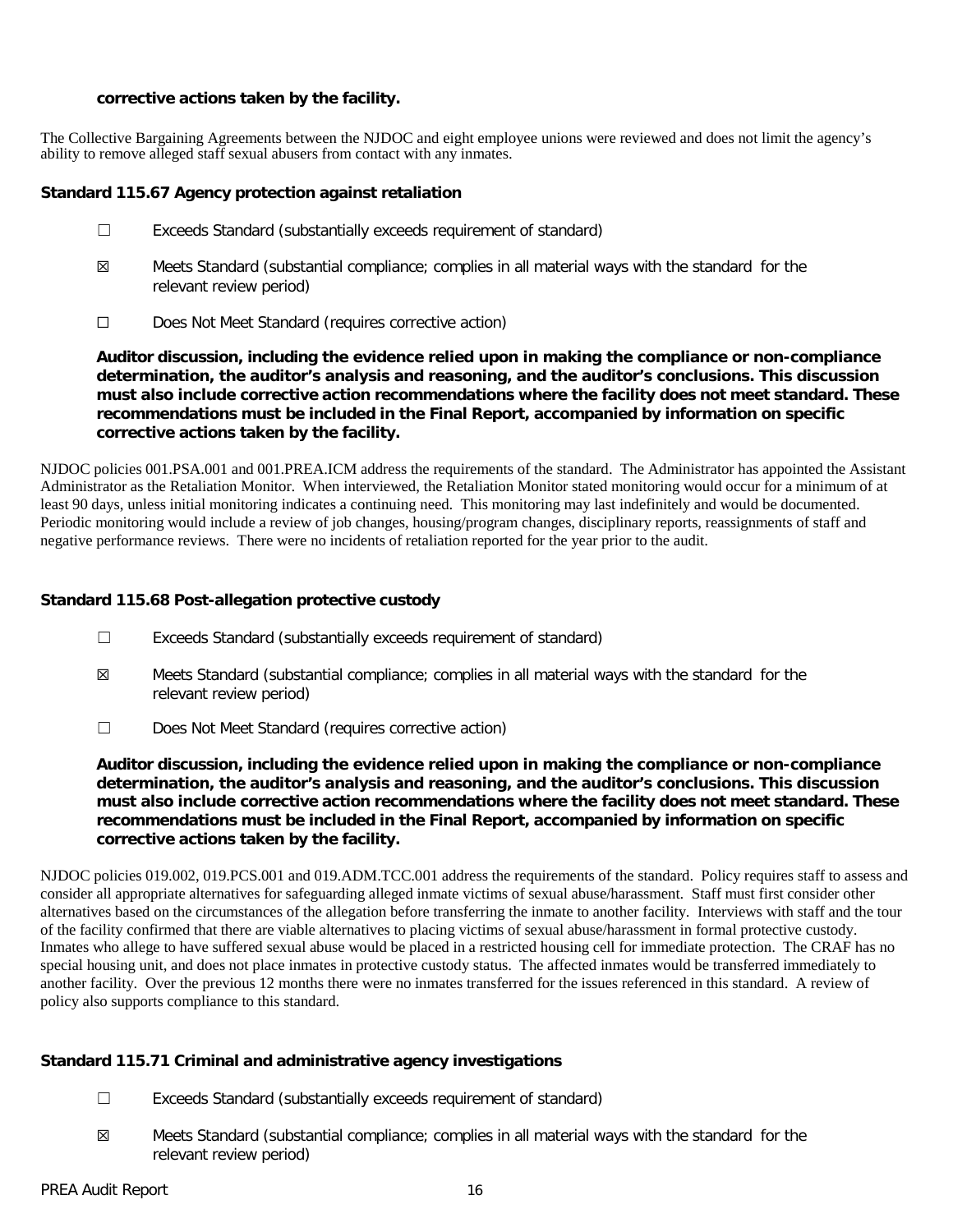☐ Does Not Meet Standard (requires corrective action)

**Auditor discussion, including the evidence relied upon in making the compliance or non-compliance determination, the auditor's analysis and reasoning, and the auditor's conclusions. This discussion must also include corrective action recommendations where the facility does not meet standard. These recommendations must be included in the Final Report, accompanied by information on specific corrective actions taken by the facility.**

NJDOC policies 006.011, 001.CSM.01, SID 035 and SID 014 address the requirements of the standard. The institution's Special Investigation Division (SID) conducts criminal and administrative investigations within the facility (local law enforcement may also be involved). Although there were six allegations of inmate on inmate sexual assault made over the previous 12 months, none resulted in a referral for criminal investigation. The credibility of an alleged victim, suspect and/or witness is assessed on an individual basis. The agency does not require an inmate who alleges sexual abuse to submit to a polygraph examination or other truth-telling device as a condition for proceeding with the investigation of such an allegation. The review of six case files of alleged sexual abuse/harassment by inmates revealed that all investigations were completed promptly and thoroughly. A review of policy, documentation and an interview with SID staff confirmed compliance to this standard.

# **Standard 115.72 Evidentiary standard for administrative investigations**

- ☐ Exceeds Standard (substantially exceeds requirement of standard)
- ☒ Meets Standard (substantial compliance; complies in all material ways with the standard for the relevant review period)
- ☐ Does Not Meet Standard (requires corrective action)

**Auditor discussion, including the evidence relied upon in making the compliance or non-compliance determination, the auditor's analysis and reasoning, and the auditor's conclusions. This discussion must also include corrective action recommendations where the facility does not meet standard. These recommendations must be included in the Final Report, accompanied by information on specific corrective actions taken by the facility.**

The NJDOC PowerPoint PREA training for SID addresses the requirements of the standard. The evidence standard is a "preponderance of the evidence" in determining whether allegations of sexual abuse or sexual harassment are substantiated. Investigators were aware of the evidence standard.

# **Standard 115.73 Reporting to inmates**

- ☐ Exceeds Standard (substantially exceeds requirement of standard)
- ☒ Meets Standard (substantial compliance; complies in all material ways with the standard for the relevant review period)
- ☐ Does Not Meet Standard (requires corrective action)

**Auditor discussion, including the evidence relied upon in making the compliance or non-compliance determination, the auditor's analysis and reasoning, and the auditor's conclusions. This discussion must also include corrective action recommendations where the facility does not meet standard. These recommendations must be included in the Final Report, accompanied by information on specific corrective actions taken by the facility.**

NJDOC policies 001.PREA.AC and 001.PREA.ICM address the requirements of the standard. The facility conducts criminal and administrative investigations. There were six allegations of inmate on inmate sexual abuse/harassment over the previous 12 months. A review of documentation confirmed that in all six instances, the inmate was informed in writing regarding the results of the investigation.

# **Standard 115.76 Disciplinary sanctions for staff**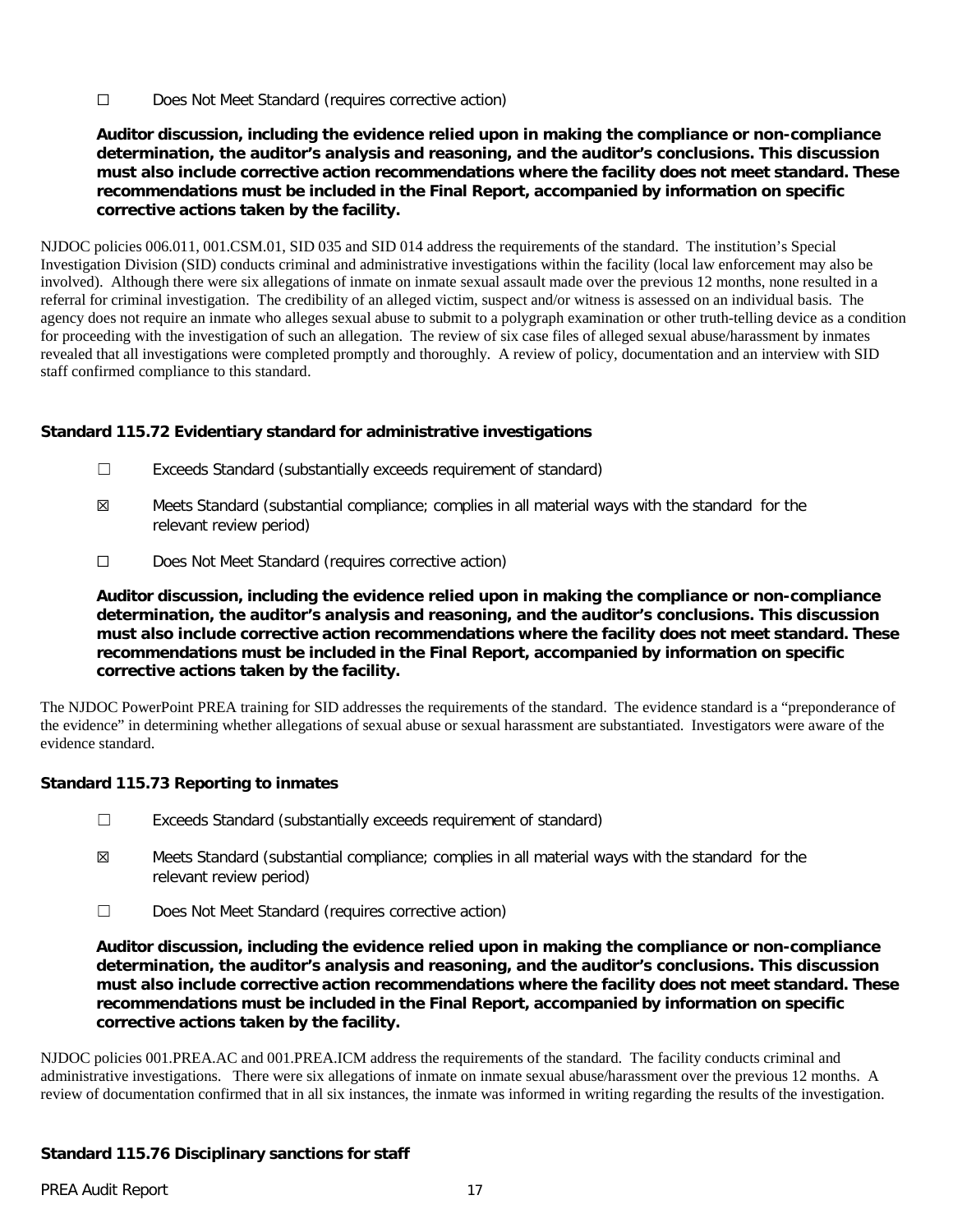- ☐ Exceeds Standard (substantially exceeds requirement of standard)
- ☒ Meets Standard (substantial compliance; complies in all material ways with the standard for the relevant review period)
- ☐ Does Not Meet Standard (requires corrective action)

### **Auditor discussion, including the evidence relied upon in making the compliance or non-compliance determination, the auditor's analysis and reasoning, and the auditor's conclusions. This discussion must also include corrective action recommendations where the facility does not meet standard. These recommendations must be included in the Final Report, accompanied by information on specific corrective actions taken by the facility.**

NJDOC Human Resources Bulletin 84-17 addresses the requirements of the standard. Staff are subject to disciplinary sanctions for violating agency sexual abuse or sexual harassment policies. There have been no reported cases of inmates engaging in sex with staff and in the past 12 months, no employees were disciplined or terminated for violation of agency policy. The Collective Bargaining Agreements between the NJDOC and eight employee unions does not limit the agency's ability to remove alleged staff sexual abusers from contact with any inmate. All terminations for violations of agency sexual abuse or sexual harassment policies, or resignations in lieu of terminations are reported to law enforcement agencies and to any relevant professional/certifying/licensing agencies by the NJDOC, unless the activity was clearly not criminal. Interviews with staff and a review of policy confirm compliance to this standard.

# **Standard 115.77 Corrective action for contractors and volunteers**

- ☐ Exceeds Standard (substantially exceeds requirement of standard)
- ☒ Meets Standard (substantial compliance; complies in all material ways with the standard for the relevant review period)
- ☐ Does Not Meet Standard (requires corrective action)

**Auditor discussion, including the evidence relied upon in making the compliance or non-compliance determination, the auditor's analysis and reasoning, and the auditor's conclusions. This discussion must also include corrective action recommendations where the facility does not meet standard. These recommendations must be included in the Final Report, accompanied by information on specific corrective actions taken by the facility.**

NJDOC policies 001.003, 001.VOL.001 and PREA Information for Contractors address the requirements of the standard. Any contractor or volunteer who engages in sexual abuse would be prohibited from contact with inmates and would be reported to law enforcement agencies and relevant professional/licensing/certifying bodies unless the activity was clearly not criminal in nature. In cases that were not criminal in nature, the facility would take appropriate remedial measures, and consider whether to prohibit any further contact with inmates. During the previous year, there were no incidents where a contractor or volunteer was accused or found guilty of sexual abuse or sexual harassment.

# **Standard 115.78 Disciplinary sanctions for inmates**

- ☐ Exceeds Standard (substantially exceeds requirement of standard)
- ☒ Meets Standard (substantial compliance; complies in all material ways with the standard for the relevant review period)
- ☐ Does Not Meet Standard (requires corrective action)

**Auditor discussion, including the evidence relied upon in making the compliance or non-compliance determination, the auditor's analysis and reasoning, and the auditor's conclusions. This discussion must also include corrective action recommendations where the facility does not meet standard. These recommendations must be included in the Final Report, accompanied by information on specific corrective actions taken by the facility.**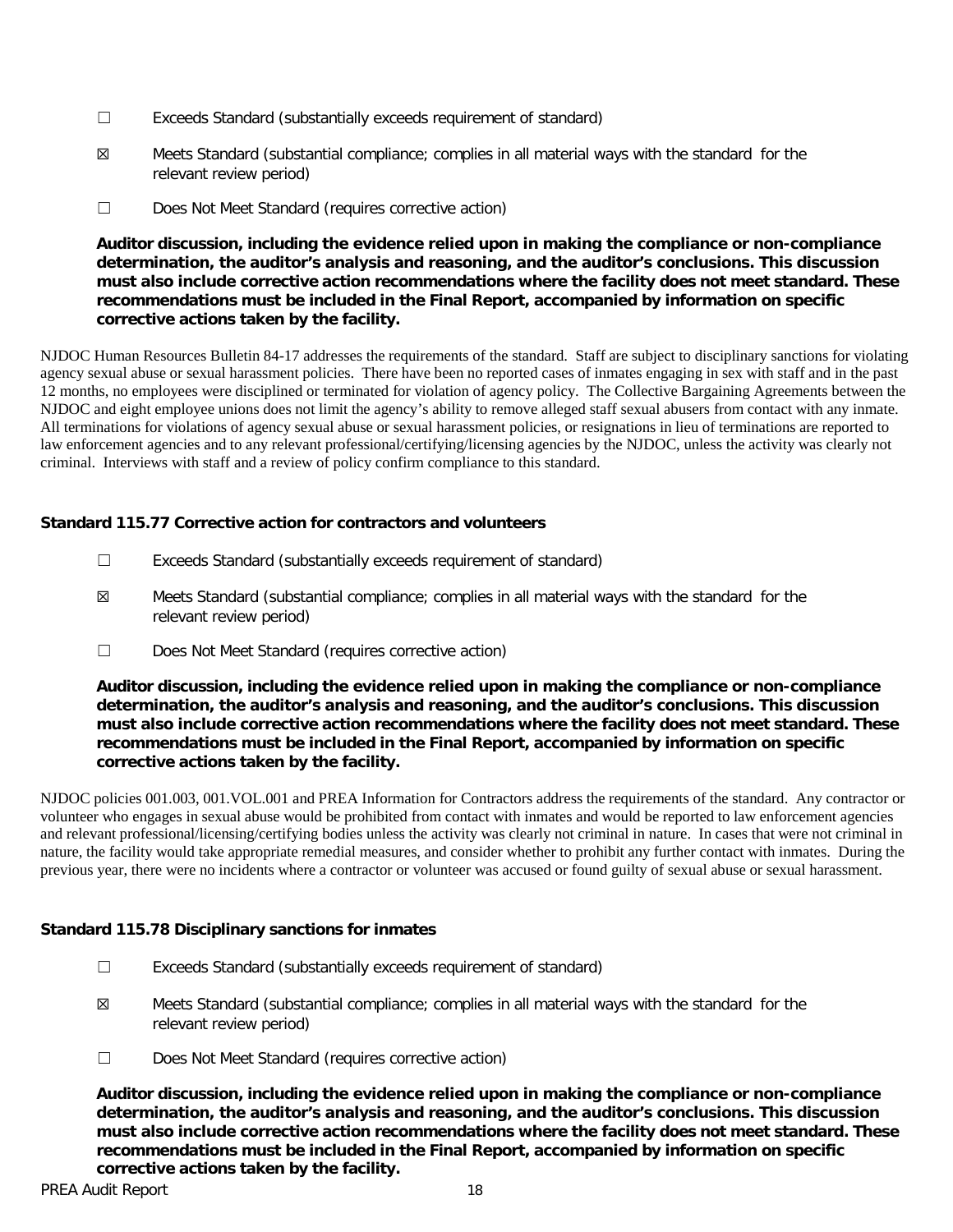NJDOC policies Handbook of Discipline for Inmates and NJAC 10A:4-1.3 cover the requirements of the standard. The Inmate Discipline Program defines sexual assault of any person, involving non-consensual touching by force or threat of force as a very serious prohibited act. Consensual sex of any nature is prohibited, but does not constitute sexual abuse. Sanctions are commensurate with the nature and circumstances of the abuse committed, the inmate's disciplinary history, and the sanctions imposed for comparable offenses by other inmates with similar histories. Inmates are subject to disciplinary sanctions pursuant to the formal disciplinary process defined by the Inmate Discipline Program. The CRAF does not discipline inmates who make an allegation in good faith, even if an investigation does not establish evidence sufficient to substantiate the allegation. Interviews with investigators and other staff and a review of policy confirmed compliance to this standard. The disciplinary process considers whether an inmate's mental disabilities or mental illness contributed to the inmate's behavior when determining what type of sanction, if any, should be imposed. If mental disabilities or mental illness is a factor, the facility considers the offer of therapy, counseling or other interventions designed to address and correct underlying reasons or motivations for the abuse.

# **Standard 115.81 Medical and mental health screenings; history of sexual abuse**

- ☐ Exceeds Standard (substantially exceeds requirement of standard)
- ☒ Meets Standard (substantial compliance; complies in all material ways with the standard for the relevant review period)
- ☐ Does Not Meet Standard (requires corrective action)

**Auditor discussion, including the evidence relied upon in making the compliance or non-compliance determination, the auditor's analysis and reasoning, and the auditor's conclusions. This discussion must also include corrective action recommendations where the facility does not meet standard. These recommendations must be included in the Final Report, accompanied by information on specific corrective actions taken by the facility.**

NJDOC policy MED.MHS.001.002 addresses the requirements of the standard. Interviews with medical, mental health and specialized staff confirm the facility has a comprehensive system for collecting medical and mental health information and has the capacity to provide continued re-assessment and follow-up services. The review of completed medical and mental health forms confirmed that inmates who disclosed prior victimization during screening were offered a follow up meeting with medical or mental health staff. Treatment services are offered without financial cost to the inmate. As confirmed by observation and a review of intake processing documents, screening for prior sexual victimization in any setting is conducted by medical and social worker staff during in-processing procedures. In-processing procedures also screen for previous sexual assaultive behavior in an institutional setting or in the community. Staff ensure that the inmate is offered a follow-up meeting with a mental health practitioner, which may occur at another institution after transfer. Information related to sexual victimization or abusiveness is limited to medical and mental health practitioners and other staff with a need-to-know for treatment plans, security, housing, work, program assignments and management decisions. Informed consents are obtained from inmates before reporting about prior sexual victimization that did not occur in an institutional setting, in accordance with state regulations. The facility does not house inmates under the age of 18.

# **Standard 115.82 Access to emergency medical and mental health services**

- ☐ Exceeds Standard (substantially exceeds requirement of standard)
- ☒ Meets Standard (substantial compliance; complies in all material ways with the standard for the relevant review period)
- ☐ Does Not Meet Standard (requires corrective action)

**Auditor discussion, including the evidence relied upon in making the compliance or non-compliance determination, the auditor's analysis and reasoning, and the auditor's conclusions. This discussion must also include corrective action recommendations where the facility does not meet standard. These recommendations must be included in the Final Report, accompanied by information on specific corrective actions taken by the facility.**

NJDOC policies MED EME.005, MHS.002.001 and MHS.002.010 address the requirements of the standard. The CRAF medical and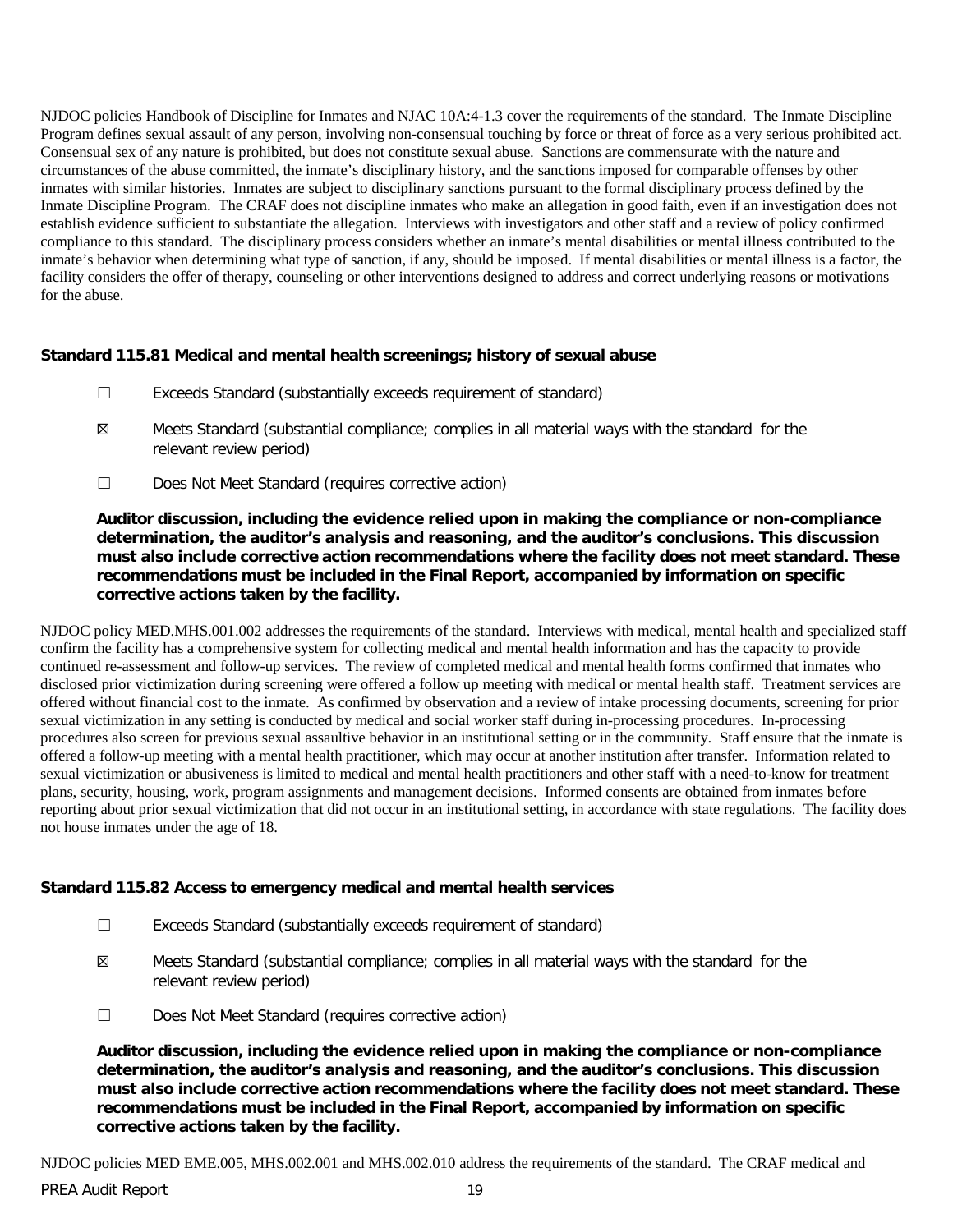mental health staff provide services to both the main facility and the minimum security Jones Farm. Inmate victims of sexual abuse receive timely, unimpeded access to emergency medical/mental health treatment and crisis intervention services within the facility or are transported to a health care facility in the community when health care needs exceed the level of care at the facility. Victim advocacy is offered through a community provider or trained staff members. There is no financial cost to the inmate for any sexual abuse/harassment related incident related medical, mental health care or advocacy service, regardless of whether the victim names the abuser of cooperates with the incident investigation. Inmate victims of sexual abuse while incarcerated are offered information about and timely access to information on sexually transmitted infection prophylaxis in accordance with professionally accepted standards of care, where medically appropriate. Follow up mental health and medical services and follow up testing and treatment for sexually transmitted diseases would be provided at the CRAF or at the facility designated for the service of the remainder of the sentence. Within the last year, there were no inmates requiring a SANE exam or the activation of a SART.

# **Standard 115.83 Ongoing medical and mental health care for sexual abuse victims and abusers**

- ☐ Exceeds Standard (substantially exceeds requirement of standard)
- ☒ Meets Standard (substantial compliance; complies in all material ways with the standard for the relevant review period)
- ☐ Does Not Meet Standard (requires corrective action)

**Auditor discussion, including the evidence relied upon in making the compliance or non-compliance determination, the auditor's analysis and reasoning, and the auditor's conclusions. This discussion must also include corrective action recommendations where the facility does not meet standard. These recommendations must be included in the Final Report, accompanied by information on specific corrective actions taken by the facility.**

NJDOC policy MED.MHS.002.010 addresses the requirements of the standard. As confirmed by the review of policy and documentation, the facility offers medical and mental health evaluation and as appropriate, treatment to all inmates who have been victimized by sexual abuse in any prison, jail, lockup, or juvenile facility. The evaluation and treatment of such victims includes follow-up services. The facility would arrange for referrals for continued care following their transfer to, or placement in, other facilities, or after their release from custody. The facility has a fully staffed medical and mental health department and offers sexual abuse/harassment victims with medical and mental health services consistent with the standard of care available in the community. Offenders, if abused while incarcerated, would be offered testing for sexually transmitted infections as medically appropriate. Treatment services are provided to the victim without financial cost and regardless of whether the victim names the abuser or cooperates with any investigation arising out of the incident. Mental health evaluations are conducted on all known inmate-on-inmate abusers within 30 days of learning of such abuse history. When appropriate, treatment is offered by mental health practitioners. The facility does not house female or youthful inmates. Interviews with staff also confirm compliance to this standard.

#### **Standard 115.86 Sexual abuse incident reviews**

- ☐ Exceeds Standard (substantially exceeds requirement of standard)
- ☒ Meets Standard (substantial compliance; complies in all material ways with the standard for the relevant review period)
- ☐ Does Not Meet Standard (requires corrective action)

**Auditor discussion, including the evidence relied upon in making the compliance or non-compliance determination, the auditor's analysis and reasoning, and the auditor's conclusions. This discussion must also include corrective action recommendations where the facility does not meet standard. These recommendations must be included in the Final Report, accompanied by information on specific corrective actions taken by the facility.**

NJDOC policies 001.005 and 001.PREA.001 address the requirements of the standard. Administrative and/or criminal investigations are completed on all allegations of sexual abuse/sexual harassment. The SID investigators conduct all investigations, and may request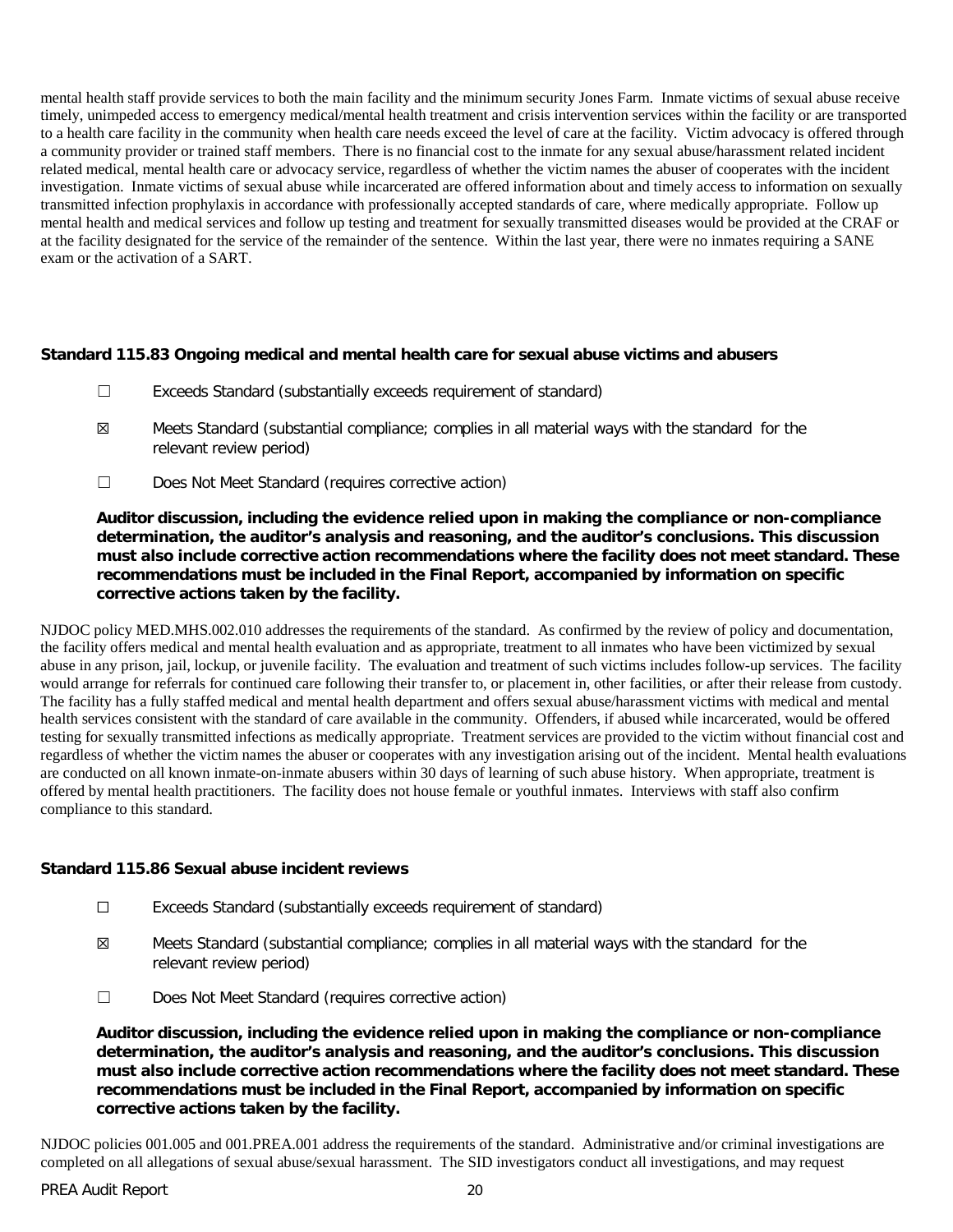assistance from local law enforcement officials. An interview with the SID investigator confirmed that he was knowledgeable concerning the requirements of the program, and that he would provide information to the incident review team. The CRAF conducts a sexual abuse incident review at the conclusion of every sexual abuse investigation, unless the allegation was determined to be unfounded. The review team consists of executive level staff assigned by the Administrator. Based on interviews with members of the incident review team, the review is conducted within 30 days of the conclusion of the investigation and consideration is given as to whether the incident was motivated by race, ethnicity, gender identity, status or gang affiliation. The team also makes a determination as to whether additional monitoring technology should be added to enhance staff supervision. The facility implements the recommendations for improvement, or documents its reasons for not doing so. All required reviews were completed in a timely manner. The Assistant Administrator was interviewed, and confirmed compliance to this standard.

# **Standard 115.87 Data collection**

- ☐ Exceeds Standard (substantially exceeds requirement of standard)
- $\boxtimes$  Meets Standard (substantial compliance; complies in all material ways with the standard for the relevant review period)
- ☐ Does Not Meet Standard (requires corrective action)

**Auditor discussion, including the evidence relied upon in making the compliance or non-compliance determination, the auditor's analysis and reasoning, and the auditor's conclusions. This discussion must also include corrective action recommendations where the facility does not meet standard. These recommendations must be included in the Final Report, accompanied by information on specific corrective actions taken by the facility.**

NJDOC policy 001.005 addresses the requirements of the standard. As confirmed by observation and review of documents, the CRAF collects accurate, uniform data for every allegation of sexual abuse/sexual harassment by using a standardized instrument. The agency tracks information concerning sexual abuse using data from facility's SID staff and the NJDOC's computerized data management program. The data collected includes the information necessary to answer all questions from the most recent version of the Survey of Sexual Violence, conducted by the Department of Justice. The agency aggregates and reviews all data annually. Upon request, the agency would provide all such data from the previous calendar year to the Department of Justice no later than June 30.

# **Standard 115.88 Data review for corrective action**

- ☐ Exceeds Standard (substantially exceeds requirement of standard)
- ☒ Meets Standard (substantial compliance; complies in all material ways with the standard for the relevant review period)
- ☐ Does Not Meet Standard (requires corrective action)

**Auditor discussion, including the evidence relied upon in making the compliance or non-compliance determination, the auditor's analysis and reasoning, and the auditor's conclusions. This discussion must also include corrective action recommendations where the facility does not meet standard. These recommendations must be included in the Final Report, accompanied by information on specific corrective actions taken by the facility.**

NJDOC policy 001.005 addresses the requirements of the standard. The agency and the CRAF review and assess all sexual abuse/sexual harassment data at least annually to improve the effectiveness of its sexual abuse prevention, detection and response policies, to identify any trends, issues or problematic areas and to take corrective action if needed. The PREA Manager forwards data to the PREA Coordinator for analysis and further processing. An annual report is prepared and placed on the NJDOC website. The auditor reviewed the annual report data.

# **Standard 115.89 Data storage, publication, and destruction**

☐ Exceeds Standard (substantially exceeds requirement of standard)